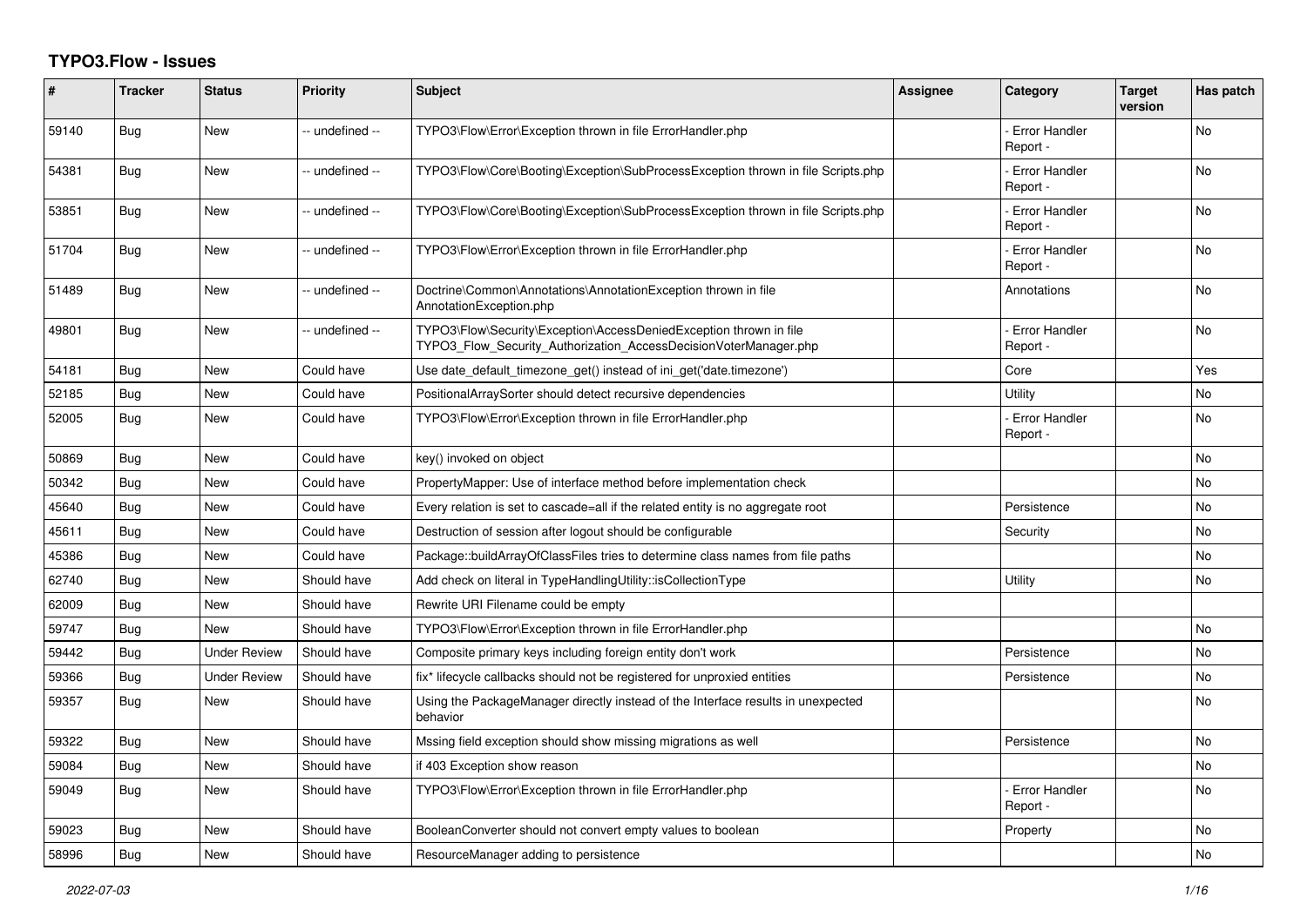| ∦     | <b>Tracker</b> | <b>Status</b> | <b>Priority</b> | <b>Subject</b>                                                                                                       | <b>Assignee</b> | Category        | <b>Target</b><br>version | Has patch |
|-------|----------------|---------------|-----------------|----------------------------------------------------------------------------------------------------------------------|-----------------|-----------------|--------------------------|-----------|
| 58927 | Bug            | New           | Should have     | Overlapping ressouce definitions in Policy.yaml resolved incorrectly                                                 |                 | Security        | 2.1                      | <b>No</b> |
| 58852 | <b>Bug</b>     | <b>New</b>    | Should have     | TYPO3\Flow\Security\Exception\AccessDeniedException should clarify which action<br>fails to execute                  |                 | Security        |                          | No        |
| 58744 | Bug            | New           | Should have     | Can not split configuration in settings.yaml                                                                         |                 |                 |                          | No        |
| 58153 | <b>Bug</b>     | <b>New</b>    | Should have     | Session - Scope, Property with interface annotation fails at wakeup                                                  |                 | <b>AOP</b>      | 2.1                      | <b>No</b> |
| 57972 | <b>Bug</b>     | New           | Should have     | Missing @ManyToOne in example for resource                                                                           |                 | Documentation - |                          | <b>No</b> |
| 57815 | Bug            | New           | Should have     | Invalid resources are saved in the persistent resources folder                                                       |                 | Resource        |                          | No        |
| 57796 | Bug            | New           | Should have     | XLIFF Fails if $id ==$ nodedata                                                                                      |                 |                 |                          | No        |
| 57450 | Bug            | New           | Should have     | International E-Mail addresses (umlauts, etc.) are not validated correctly                                           |                 | Validation      |                          | No        |
| 57437 | Bug            | New           | Should have     | Composer package replacement is not supported                                                                        |                 | Package         |                          | No        |
| 57374 | <b>Bug</b>     | New           | Should have     | Persisted entities saved in session are not resolved                                                                 |                 | Session         | 2.x                      | No        |
| 56573 | Bug            | <b>New</b>    | Should have     | Converting by Flow\Identity                                                                                          |                 | Persistence     |                          | No        |
| 56107 | <b>Bug</b>     | New           | Should have     | Property mapping configuration only supports one wildcard at a time                                                  |                 | Property        |                          | No        |
| 55954 | Bug            | <b>New</b>    | Should have     | Associations to ValueObjects should not be cascade all'd                                                             |                 |                 |                          | <b>No</b> |
| 54744 | <b>Bug</b>     | New           | Should have     | System.log contains many NOTICE Flow The argument "workspace" declared in<br>pointcut does not exist in method TYPO3 |                 | Log             |                          | No        |
| 54589 | Bug            | New           | Should have     | Role parent is not removed from roles MM table                                                                       |                 | Security        |                          | No        |
| 54458 | Bug            | <b>New</b>    | Should have     | Missing Version Number in packages                                                                                   |                 | Package         |                          | No        |
| 54446 | Bug            | New           | Should have     | Cache filebackend 'include once'                                                                                     |                 | Cache           |                          | No        |
| 53620 | Bug            | New           | Should have     | Move Classes/TYPO3/Flow/Composer to own Package                                                                      |                 | Package         |                          | No        |
| 53533 | Bug            | New           | Should have     | Class reflection assumes reverse PSR-0, can lead to fail in autoloader                                               |                 | Reflection      |                          | No        |
| 53224 | Bug            | New           | Should have     | Constructor in subclass breaks call chain leading to missing identifier / uuid                                       |                 | Object          |                          | No        |
| 52945 | <b>Bug</b>     | <b>New</b>    | Should have     | Excluded classes should only be excluded from reflection but still autoloaded                                        |                 |                 |                          | No        |
| 52909 | <b>Bug</b>     | New           | Should have     | Class Loader fallback to non-proxy hides fatal errors                                                                |                 | Core            |                          | No        |
| 52430 | <b>Bug</b>     | <b>New</b>    | Should have     | Cannot convert from UUID to auto-increment ID                                                                        |                 |                 |                          | No        |
| 52014 | <b>Bug</b>     | New           | Should have     | Migration makes fields NOT NULL even though not true                                                                 |                 | Persistence     |                          | No        |
| 51847 | <b>Bug</b>     | <b>New</b>    | Should have     | Overiding controller actions with other required parameter sets results in fatal error.                              |                 | Reflection      | 2.x                      | No        |
| 51763 | Bug            | New           | Should have     | HttpRequest always returns content of the current request                                                            |                 | Http            |                          | No        |
| 51312 | Bug            | New           | Should have     | Default php error handler generates warning (when loading<br>TYPO3\Flow\Error\Exception class)                       |                 | Core            | 2.0                      | No        |
| 51188 | Bug            | New           | Should have     | Doctrine does not respect AOP-injected properties                                                                    |                 | Persistence     |                          | No        |
| 49780 | <b>Bug</b>     | New           | Should have     | Roles are not synchronized                                                                                           |                 | Security        |                          | No        |
| 49372 | Bug            | New           | Should have     | ObjectConverter ignores implemented interface when mapping subtype                                                   |                 |                 |                          | No        |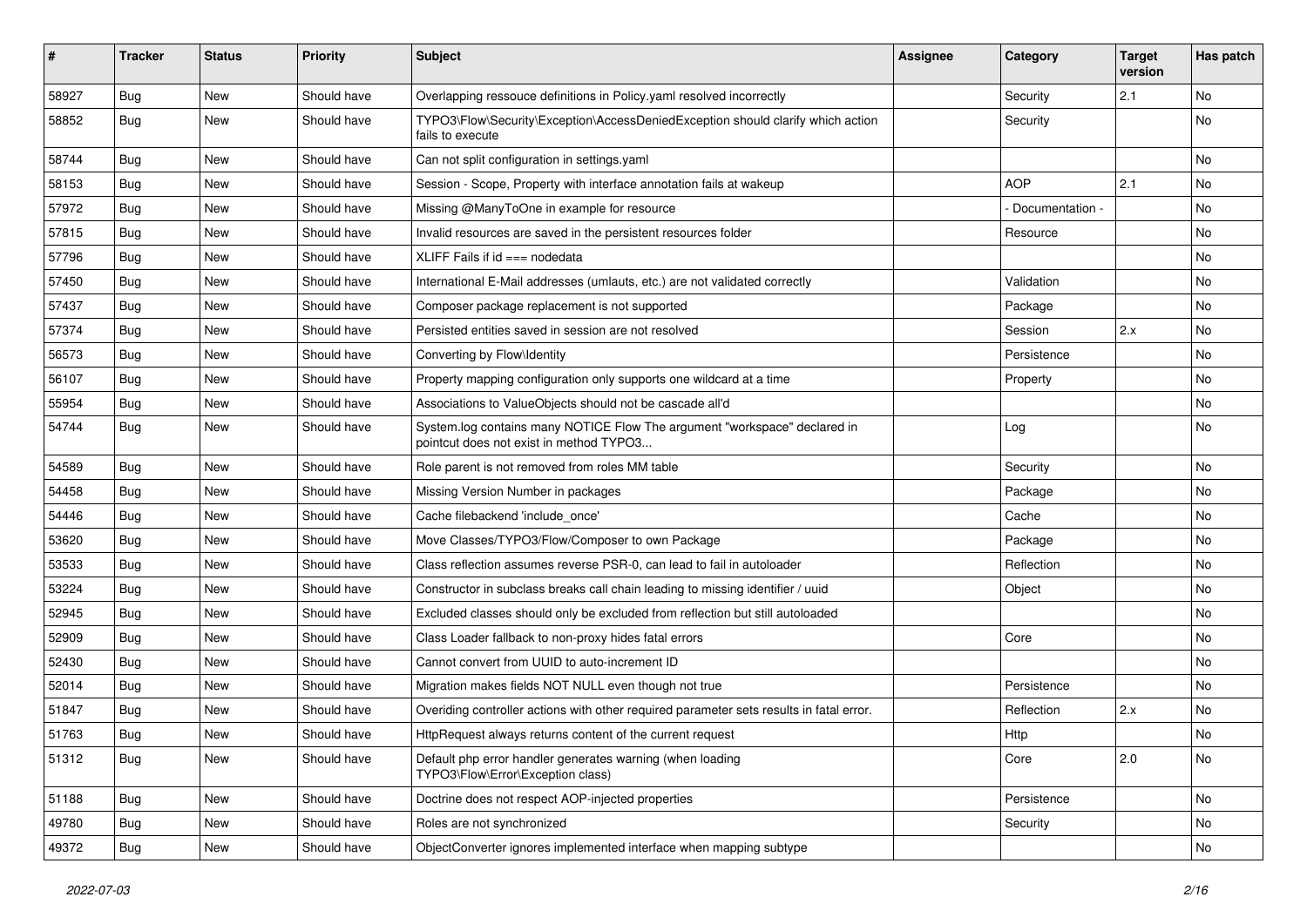| #     | <b>Tracker</b> | <b>Status</b>       | <b>Priority</b> | <b>Subject</b>                                                                                                               | <b>Assignee</b> | Category                  | <b>Target</b><br>version | Has patch |
|-------|----------------|---------------------|-----------------|------------------------------------------------------------------------------------------------------------------------------|-----------------|---------------------------|--------------------------|-----------|
| 49011 | Bug            | <b>Under Review</b> | Should have     | Support executing TYPO3.Flow inside a PHAR                                                                                   |                 |                           |                          | <b>No</b> |
| 48873 | <b>Bug</b>     | New                 | Should have     | Error when calling resourceManager->deleteResource on unpublished Resource                                                   |                 | Error Handler<br>Report - |                          | No        |
| 48430 | Bug            | <b>New</b>          | Should have     | Default validator-messages are not correctly formatted                                                                       |                 |                           |                          | <b>No</b> |
| 48429 | <b>Bug</b>     | New                 | Should have     | Remove- and update-actions on repository are not persisted                                                                   |                 |                           |                          | No        |
| 47950 | <b>Bug</b>     | <b>New</b>          | Should have     | import of remote resources                                                                                                   |                 | Resource                  | 2.0.1                    | <b>No</b> |
| 47487 | <b>Bug</b>     | New                 | Should have     | Functional test classes in package without classes are not compiled                                                          |                 | Core                      | 2.0.1                    | No        |
| 47429 | <b>Bug</b>     | New                 | Should have     | Global policy files no longer allowed                                                                                        |                 | Security                  |                          | <b>No</b> |
| 47325 | <b>Bug</b>     | <b>Under Review</b> | Should have     | ReflectionData and classSchema caches need not be freezable                                                                  |                 | Reflection                | 2.0.1                    | No        |
| 47236 | Bug            | Needs<br>Feedback   | Should have     | Error at offset 6279 of 6338                                                                                                 |                 |                           |                          | No        |
| 46210 | <b>Bug</b>     | Needs<br>Feedback   | Should have     | securityContext->getParty() in the initializeObject() method of a session-Scope object<br>throws exception on second request |                 | Session                   |                          | <b>No</b> |
| 46073 | <b>Bug</b>     | <b>Under Review</b> | Should have     | Scripts::executeCommand must be usable outsite of TYPO3.Flow                                                                 |                 |                           |                          | <b>No</b> |
| 46066 | <b>Bug</b>     | New                 | Should have     | Currency formatter uses wrong format for ISO 4217 currency codes                                                             |                 | 118n                      |                          | No        |
| 46010 | <b>Bug</b>     | New                 | Should have     | Generating a DiscriminatorMap with base class in different namespace does not work                                           |                 | Persistence               |                          | No        |
| 45917 | <b>Bug</b>     | New                 | Should have     | RoutePartHandler transliteration must be improved                                                                            |                 | MVC - Routing             |                          | No        |
| 45669 | <b>Bug</b>     | New                 | Should have     | PersistentObjectConverter does not convert ValueObjects by identity                                                          |                 |                           |                          | <b>No</b> |
| 45623 | <b>Bug</b>     | New                 | Should have     | SQL error when calling TYPO3.Blog Setup controller                                                                           |                 | Documentation -           |                          | No        |
| 45272 | <b>Bug</b>     | New                 | Should have     | Related Value Objects get deleted by default cascading                                                                       |                 |                           |                          | No        |
| 44361 | Bug            | New                 | Should have     | TYPO3\Flow\I18n\Formatter\DatetimeFormatter - caching DATETIME type                                                          |                 | 118 <sub>n</sub>          | 2.0.1                    | No        |
| 44244 | Bug            | New                 | Should have     | defaultOrderings aren't applied on related objects                                                                           |                 | Persistence               |                          | No        |
| 44186 | <b>Bug</b>     | New                 | Should have     | Request does not accept custom Content-Type                                                                                  |                 | <b>MVC</b>                | 2.0.1                    | No.       |
| 44185 | Bug            | New                 | Should have     | XML body always need a root node                                                                                             |                 | <b>MVC</b>                | 2.0.1                    | No        |
| 44184 | <b>Bug</b>     | New                 | Should have     | Request arguments are not merged correctly for single object actions                                                         |                 | <b>MVC</b>                | 2.0.1                    | No        |
| 44148 | <b>Bug</b>     | New                 | Should have     | Documentation for executeCommand() needs clarification                                                                       |                 |                           | 2.0.1                    | No        |
| 43967 | <b>Bug</b>     | New                 | Should have     | Error in evaluating orphanRemoval in Flow Annotation driver                                                                  |                 | Persistence               |                          | <b>No</b> |
| 43947 | <b>Bug</b>     | New                 | Should have     | Redirect to login after Session timeout                                                                                      |                 |                           |                          | No        |
| 43541 | Bug            | New                 | Should have     | Incomplete classes path detection for PSR-0                                                                                  |                 | Core                      | 2.0.1                    | No        |
| 42888 | <b>Bug</b>     | Needs<br>Feedback   | Should have     | ResourceManager chokes on non existing files                                                                                 |                 | Resource                  |                          | No        |
| 41533 | Bug            | Needs<br>Feedback   | Should have     | Ignored object-validation in editAction when redirecting back from updateAction                                              |                 |                           |                          | No        |
| 40283 | <b>Bug</b>     | New                 | Should have     | New constructor in grandparent class not called                                                                              |                 | Object                    |                          | No        |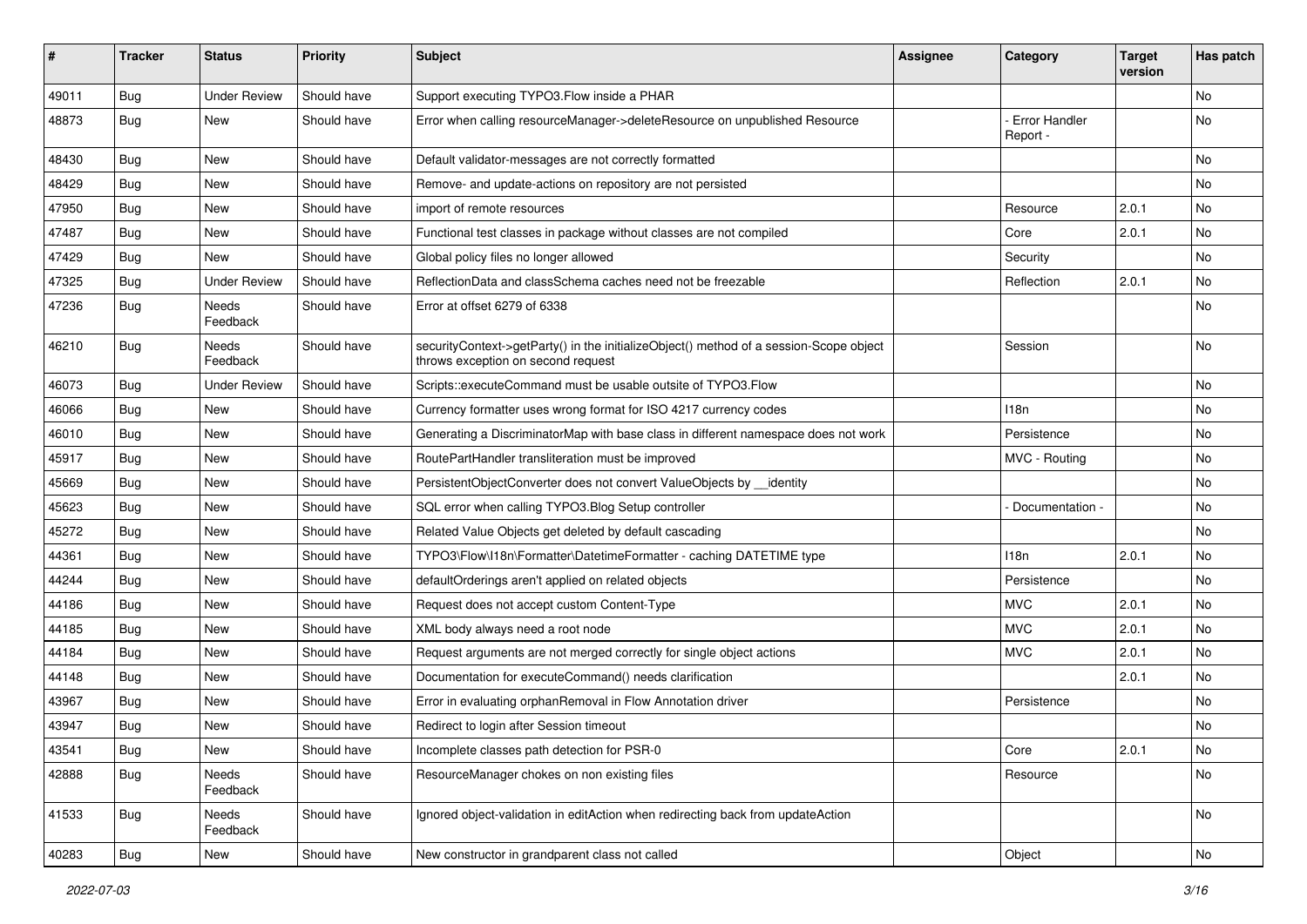| $\vert$ # | <b>Tracker</b> | <b>Status</b>            | <b>Priority</b> | <b>Subject</b>                                                                                       | <b>Assignee</b>  | Category        | <b>Target</b><br>version | Has patch |
|-----------|----------------|--------------------------|-----------------|------------------------------------------------------------------------------------------------------|------------------|-----------------|--------------------------|-----------|
| 39674     | Bug            | <b>New</b>               | Should have     | TYPO3\FLOW3\var dump behaves weird in controller actions doing return                                |                  | <b>MVC</b>      |                          | <b>No</b> |
| 39414     | Bug            | <b>New</b>               | Should have     | <b>Security Documentation</b>                                                                        |                  | Documentation - |                          | No        |
| 39096     | Bug            | <b>New</b>               | Should have     | Unnecessary compile invoked in non production context?                                               |                  | Core            | 2.0.1                    | No        |
| 38216     | Bug            | <b>Needs</b><br>Feedback | Should have     | Static method calls in reflected classes refer to Original class                                     |                  |                 |                          | No        |
| 37564     | Bug            | <b>New</b>               | Should have     | Validation of Parent Object containing properties of type ManyToOne and<br>ManyToMany to same Target |                  | Validation      |                          | No        |
| 37316     | <b>Bug</b>     | <b>New</b>               | Should have     | Use findBestMatchingLocale instead of getDefaultLocale?                                              |                  | Validation      |                          | No        |
| 36804     | <b>Bug</b>     | <b>New</b>               | Should have     | Orphaned entities within aggregates are not removed                                                  |                  | Persistence     |                          | <b>No</b> |
| 36634     | Bug            | <b>New</b>               | Should have     | Reconstituted entities do not have their properties set when initializeObject() is called            |                  |                 |                          | No        |
| 36633     | Bug            | <b>New</b>               | Should have     | Reconstituted entities should not have the FLOW3 Persistence clone property set                      |                  |                 |                          | <b>No</b> |
| 36508     | Bug            | <b>New</b>               | Should have     | AuthenticationProvider Request Patterns                                                              |                  | Security        |                          | No        |
| 36495     | Bug            | <b>New</b>               | Should have     | HTTP Response is sent before persistence preventing Exceptions to be displayed on<br>redirect        |                  | Persistence     |                          | <b>No</b> |
| 35083     | Bug            | <b>New</b>               | Should have     | involving SecurityContext in Widget's __ wakeup situation leads to an exception                      |                  | Object          |                          | <b>No</b> |
| 34404     | Bug            | <b>New</b>               | Should have     | JsonView transformObject does not respect _descendAll configuration                                  |                  |                 |                          | <b>No</b> |
| 33465     | Bug            | <b>New</b>               | Should have     | Some vital commands to recover the system fail when recovery is needed                               |                  | Command         |                          | <b>No</b> |
| 33293     | Bug            | <b>New</b>               | Should have     | Injection to private variable results in injection of the the wrong class                            |                  |                 |                          | <b>No</b> |
| 33078     | Bug            | <b>New</b>               | Should have     | No Redirect to Login                                                                                 |                  | Security        |                          | No        |
| 31002     | <b>Bug</b>     | New                      | Should have     | Generated sleep method handles static properties as members.                                         |                  | Reflection      |                          |           |
| 30425     | Bug            | <b>New</b>               | Should have     | New methods are not updated in Policies during Development                                           |                  | Security        |                          |           |
| 29425     | Bug            | <b>New</b>               | Should have     | Deletion of a blog post with resources fails with FK constraint error                                |                  | Persistence     |                          |           |
| 28319     | Bug            | <b>Needs</b><br>Feedback | Should have     | Access denied will be logged at the wrong location in nested calls                                   |                  | Security        |                          | <b>No</b> |
| 27088     | Bug            | On Hold                  | Should have     | initializeObject() is called too early when reconstructing entities                                  |                  | Object          |                          | No        |
| 27045     | <b>Bug</b>     | <b>New</b>               | Should have     | Introduced properties are not available in the reflection service during a compile run               |                  | <b>AOP</b>      |                          |           |
| 25988     | Bug            | <b>New</b>               | Should have     | Useless proxies are built for some classes                                                           |                  | Object          |                          |           |
| 51972     | Bug            | New                      | Should have     | Joins for every deep property constraint make cartesian selection                                    | Adrian Föder     |                 |                          | Yes       |
| 49566     | <b>Bug</b>     | <b>New</b>               | Should have     | NULL source values are not handled correctly                                                         | Adrian Föder     | Property        |                          | <b>No</b> |
| 48596     | Bug            | <b>Under Review</b>      | Should have     | IgnoredTags configuration should be easier to configure from packages                                | Alexander Berl   | Configuration   |                          | <b>No</b> |
| 48532     | Bug            | <b>Under Review</b>      | Should have     | JsonView Configuration behaves differently for arrays and objects                                    | Alexander Berl   | <b>MVC</b>      |                          | <b>No</b> |
| 40824     | Bug            | Needs<br>Feedback        | Should have     | Modified action controller methods not detected properly                                             | Andreas Förthner |                 |                          | <b>No</b> |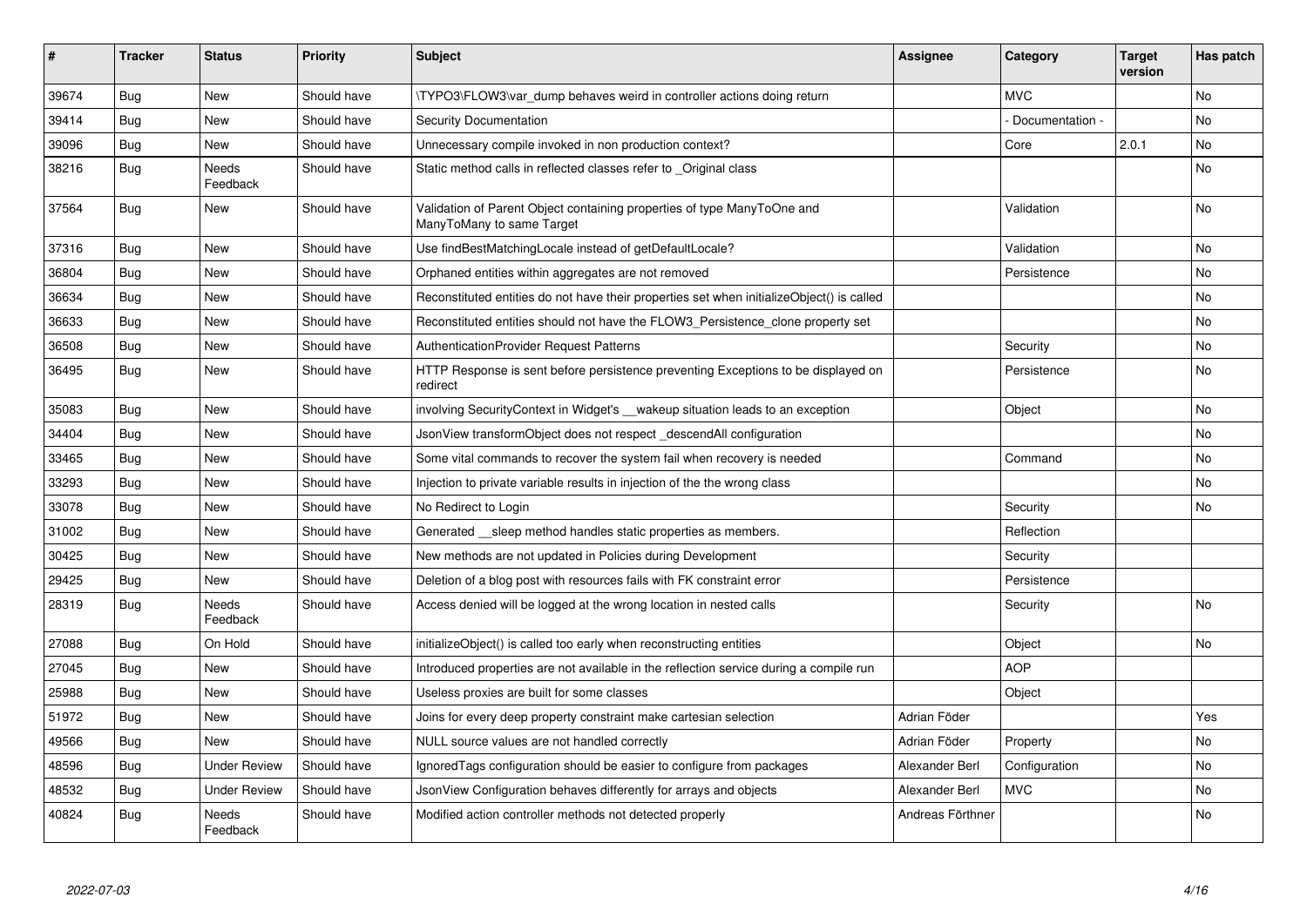| #     | <b>Tracker</b> | <b>Status</b>            | <b>Priority</b> | <b>Subject</b>                                                                                               | Assignee              | Category        | <b>Target</b><br>version | Has patch |
|-------|----------------|--------------------------|-----------------|--------------------------------------------------------------------------------------------------------------|-----------------------|-----------------|--------------------------|-----------|
| 58773 | <b>Bug</b>     | Accepted                 | Should have     | Improve NoMatchingRouteException                                                                             | Bastian<br>Waidelich  | MVC - Routing   |                          | No        |
| 53350 | Bug            | Accepted                 | Should have     | Trying to create a Link in an Template in CLI Context should provide a helpful<br>exception                  | Bastian<br>Waidelich  | MVC - Routing   |                          | <b>No</b> |
| 50395 | Bug            | Accepted                 | Should have     | Route cache caches routes for non dispatchable requests                                                      | Bastian<br>Waidelich  | MVC - Routing   |                          | No        |
| 45405 | Bug            | Accepted                 | Should have     | Uncaught Exception in DynamicRoutePart                                                                       | Bastian<br>Waidelich  | MVC - Routing   |                          | No        |
| 37302 | Bug            | <b>Needs</b><br>Feedback | Should have     | NumberValidator                                                                                              | Carsten Bleicker      | Validation      |                          | <b>No</b> |
| 55306 | Bug            | <b>Under Review</b>      | Should have     | Filenames should not exceed 255 characters                                                                   | Christian Müller      |                 |                          | <b>No</b> |
| 54146 | Bug            | New                      | Should have     | Different sorting of arguments in ACL Patterns doesnt work                                                   | Christian Müller      | Security        |                          | No        |
| 46974 | <b>Bug</b>     | Accepted                 | Should have     | Original and Proxy class in one file makes it difficult to reach 100% code coverage for<br>functional tests  | Christian Müller      | Object          |                          | No        |
| 34134 | Bug            | Needs<br>Feedback        | Should have     | PropertyMapper throws unnecessary exception                                                                  | Christian Müller      | Property        |                          | Yes       |
| 47858 | Bug            | Needs<br>Feedback        | Should have     | Remove .htaccess from Composer Installer Essentials                                                          | Christopher<br>Hlubek | Package         | 2.0.1                    | No        |
| 53262 | <b>Bug</b>     | New                      | Should have     | FileBakend have some race condition                                                                          | Dominique Feyer       | Cache           |                          | Yes       |
| 51811 | <b>Bug</b>     | New                      | Should have     | Improve session handle when the authenticated account is removed from persitance                             | Dominique Feyer       |                 |                          | Yes       |
| 58193 | <b>Bug</b>     | <b>Under Review</b>      | Should have     | Forward-port changelogs to master branch                                                                     | Karsten<br>Dambekalns |                 |                          | No        |
| 50080 | <b>Bug</b>     | Needs<br>Feedback        | Should have     | Broken concept for CLI/Web separation                                                                        | Karsten<br>Dambekalns | Core            |                          | No        |
| 43192 | Bug            | Accepted                 | Should have     | findByIdentifier() for non-persisted objects not working for custom identifier properties                    | Karsten<br>Dambekalns | Persistence     |                          | <b>No</b> |
| 43190 | Bug            | Accepted                 | Should have     | Misleading exception message for incompatible database structure                                             | Karsten<br>Dambekalns | Persistence     | 2.0.1                    | No        |
| 41727 | <b>Bug</b>     | Accepted                 | Should have     | @Flow\Identity and @ORM\InheritanceType("JOINED") can't be used together                                     | Karsten<br>Dambekalns |                 |                          | No        |
| 41029 | <b>Bug</b>     | Accepted                 | Should have     | Method security is also evaluating abstract classes                                                          | Karsten<br>Dambekalns | Security        |                          | <b>No</b> |
| 40802 | <b>Bug</b>     | Accepted                 | Should have     | Documentation mistake (authentication)                                                                       | Karsten<br>Dambekalns | Documentation - | 1.1.1                    | No        |
| 40410 | Bug            | Needs<br>Feedback        | Should have     | Exception when using Apc, Memcached of Redis cache backend for reflection status<br>and object configuration | Karsten<br>Dambekalns | Cache           |                          | No        |
| 39699 | Bug            | Accepted                 | Should have     | SQL DDL for TYPO3\FLOW3\Cache\Backend\PdoBackend                                                             | Karsten<br>Dambekalns | Cache           |                          | No        |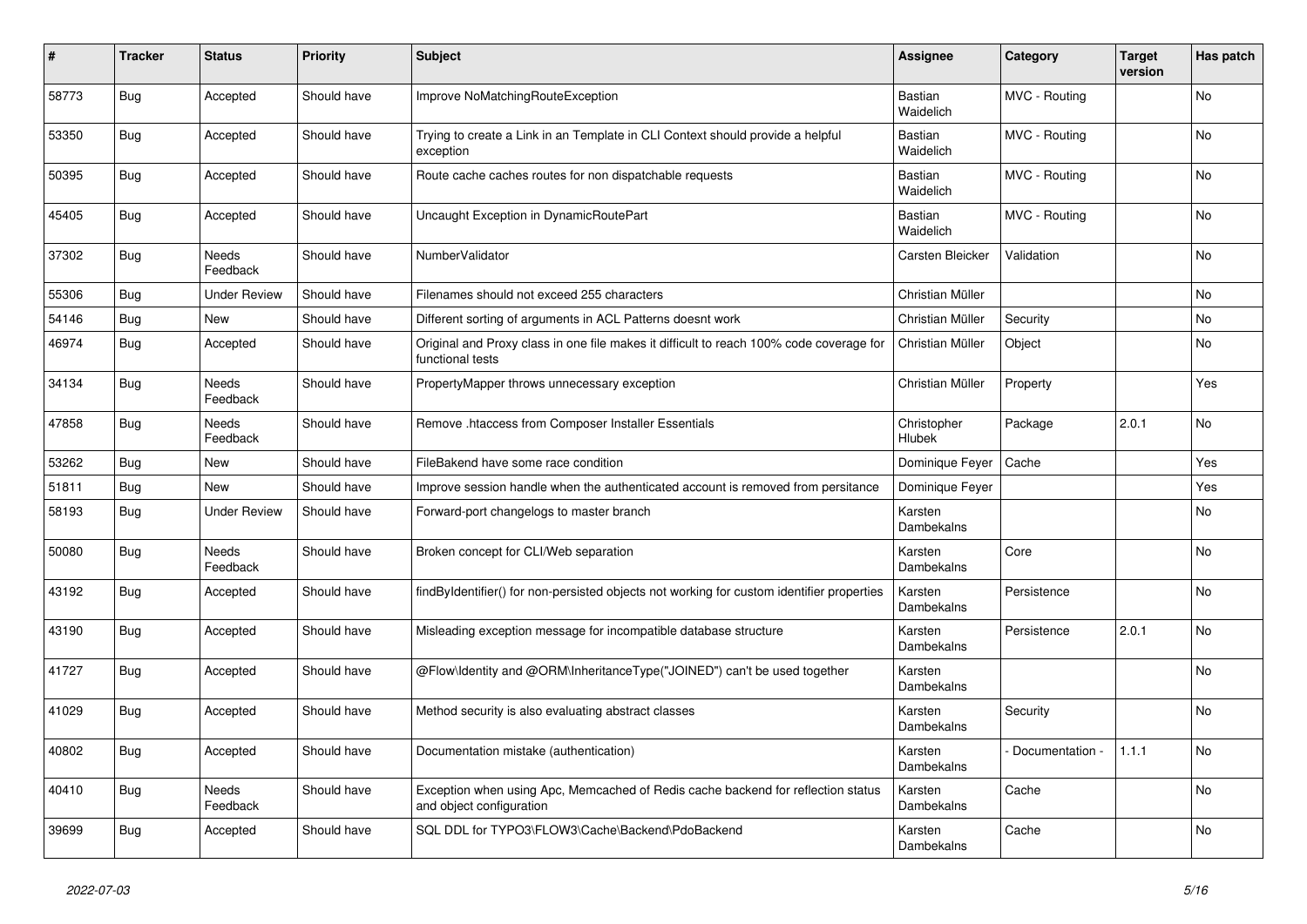| #     | Tracker    | <b>Status</b>       | <b>Priority</b> | <b>Subject</b>                                                                                         | <b>Assignee</b>        | Category                         | <b>Target</b><br>version | Has patch |
|-------|------------|---------------------|-----------------|--------------------------------------------------------------------------------------------------------|------------------------|----------------------------------|--------------------------|-----------|
| 38004 | Bug        | Accepted            | Should have     | Missing CheatSheet folder for Getting Started manual                                                   | Karsten<br>Dambekalns  | Documentation -                  | 1.1.1                    | No        |
| 37354 | Bug        | Accepted            | Should have     | Do not apply generateValueHash() and generateUuid() if custom identifier is used                       | Karsten<br>Dambekalns  | Persistence                      |                          | No        |
| 32574 | Bug        | Accepted            | Should have     | FLOW3 enters fork bombs when using cgi-fcgi vs cli                                                     | Karsten<br>Dambekalns  | Core                             |                          | No        |
| 28016 | Bug        | Needs<br>Feedback   | Should have     | Cascade remove of cleared ArrayCollection                                                              | Karsten<br>Dambekalns  | Persistence                      |                          | No        |
| 27721 | <b>Bug</b> | Needs<br>Feedback   | Should have     | Permissions of uploaded resources not correct                                                          | Karsten<br>Dambekalns  | Resource                         |                          | No        |
| 13559 | Bug        | Accepted            | Should have     | ObjectSerializer failes with persistent objects within arrays                                          | Karsten<br>Dambekalns  | Persistence                      |                          | <b>No</b> |
| 53189 | <b>Bug</b> | New                 | Should have     | Blog tutorial no longer works                                                                          | <b>Philipp Maier</b>   |                                  |                          | No        |
| 44203 | Bug        | Needs<br>Feedback   | Should have     | Session implementation is still racy                                                                   | Robert Lemke           | Session                          | 2.0.1                    | No        |
| 65684 | Bug        | New                 | Should have     | Could not acquire lock for ClassLoader cache creation                                                  | Sebastian Heuer        |                                  |                          | No        |
| 37292 | Bug        | <b>Under Review</b> | Should have     | PropertyMappingConfiguration::mapUnknownProperties is not passed down to<br>Subconfiguration           | Sebastian<br>Kurfuerst | Property                         |                          | Yes       |
| 59878 | Bug        | New                 | Must have       | TYPO3\Flow\Core\Booting\Exception\SubProcessException thrown in file Scripts.php                       |                        | <b>Error Handler</b><br>Report - | 1.1.1                    | No        |
| 58975 | Bug        | New                 | Must have       | Fix command for Linux in Qucikstart documentation                                                      |                        | Documentation -                  |                          | No        |
| 58894 | Bug        | New                 | Must have       | MySQL max key length exceeded during Neos setup                                                        |                        | <b>Error Handler</b><br>Report - | 2.x                      | No        |
| 57541 | Bug        | <b>Under Review</b> | Must have       | Content Security: operands work intrinsically differently in Rewrite and Manual check                  |                        | Security                         |                          | No        |
| 56856 | Bug        | <b>Under Review</b> | Must have       | Fix StandardView Template                                                                              |                        |                                  |                          | No        |
| 56601 | <b>Bug</b> | <b>Under Review</b> | Must have       | PersistenceManager wrong handling of ORM\ld                                                            |                        |                                  |                          | No        |
| 56544 | Bug        | New                 | Must have       | FLOW Exception on tar package inclusion via composer                                                   |                        | Core                             |                          | No        |
| 55937 | <b>Bug</b> | <b>New</b>          | Must have       | FlashMessage queue is lost                                                                             |                        | Session                          |                          | No        |
| 54549 | Bug        | New                 | Must have       | PackageManager::createPackage is incompatible to PackageManagerInterface                               |                        |                                  |                          | No        |
| 54451 | Bug        | New                 | Must have       | No functionality at Apache environments with suexec                                                    |                        |                                  |                          | No        |
| 54046 | Bug        | New                 | Must have       | Removal of ValueObjects from a ManyToMany relationship is not possible                                 |                        | Persistence                      | 2.1                      | No        |
| 51120 | Bug        | New                 | Must have       | \TYPO3\Flow\Core\Booting::buildSubprocessCommand - wrong command if passed<br>more than one parameters |                        | Core                             |                          | No        |
| 49423 | <b>Bug</b> | New                 | Must have       | Role name and packageKey are not accessible                                                            |                        |                                  |                          | No        |
| 49373 | <b>Bug</b> | New                 | Must have       | Methods policy with key "Controllers" is ignored                                                       |                        | Security                         |                          | No        |
| 48093 | Bug        | New                 | Must have       | AbstractCompositeValidators memory consumption continuously grow                                       |                        | Validation                       | 2.0.1                    | Yes       |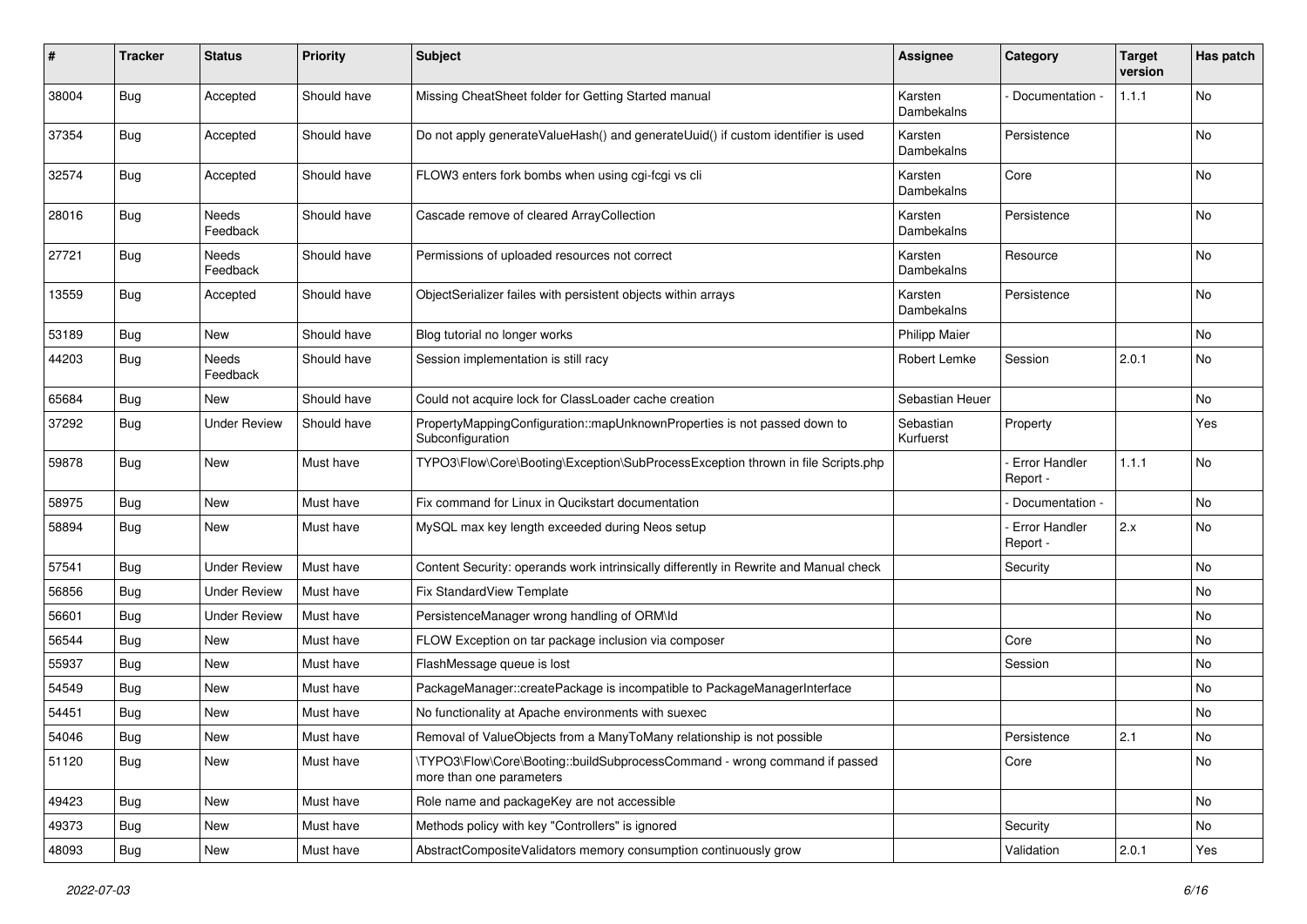| ∦     | <b>Tracker</b> | <b>Status</b>     | <b>Priority</b> | <b>Subject</b>                                                                                                                                          | <b>Assignee</b> | Category        | <b>Target</b><br>version | Has patch |
|-------|----------------|-------------------|-----------------|---------------------------------------------------------------------------------------------------------------------------------------------------------|-----------------|-----------------|--------------------------|-----------|
| 47331 | <b>Bug</b>     | Accepted          | Must have       | ObjectManager shutdown with Dependency Injection Proxy causes fatal errors                                                                              |                 | Object          | 2.0.1                    | <b>No</b> |
| 47073 | <b>Bug</b>     | New               | Must have       | Cookie causes Error after Update                                                                                                                        |                 | Http            |                          | No        |
| 46716 | Bug            | New               | Must have       | Empty class names in Dependencylniection proxy code when using Caches /<br>Factory-created dependencies                                                 |                 | Object          | 2.0.1                    | No        |
| 46120 | Bug            | <b>New</b>        | Must have       | Important step missing in the installation chapter                                                                                                      |                 | Documentation - |                          | No        |
| 45249 | <b>Bug</b>     | New               | Must have       | Update composer project-create command listing                                                                                                          |                 | Documentation - |                          | No        |
| 45041 | Bug            | <b>New</b>        | Must have       | Set file permissions doesnt work                                                                                                                        |                 | Command         | 2.0.1                    | <b>No</b> |
| 42606 | Bug            | New               | Must have       | Content Security with nested objects                                                                                                                    |                 | Security        |                          | No        |
| 42520 | Bug            | <b>New</b>        | Must have       | Cache must be flushed globally for package state changes                                                                                                |                 | Core            |                          | No        |
| 42101 | Bug            | New               | Must have       | Proxyclasses are not rebuild in Development context unless cache is empty                                                                               |                 | Object          | 2.0.1                    | No        |
| 41496 | Bug            | New               | Must have       | Upload identical Resources, deleting fails                                                                                                              |                 | Resource        |                          | No        |
| 41148 | Bug            | <b>New</b>        | Must have       | Converting of ValueObjects                                                                                                                              |                 |                 |                          | <b>No</b> |
| 39791 | Bug            | New               | Must have       | Reflection data of old aspect is not removed                                                                                                            |                 | Reflection      | 1.1.1                    | No        |
| 38980 | Bug            | New               | Must have       | ActionController: behavior of required arguments is not consistent                                                                                      |                 | Validation      |                          | No        |
| 37571 | Bug            | New               | Must have       | Inherited proxies fail when implementing clone                                                                                                          |                 | <b>AOP</b>      |                          | No        |
| 37473 | <b>Bug</b>     | New               | Must have       | Subsequent Exceptions related to Doctrine Entity Manager makes it snap shut                                                                             |                 | - Testing -     |                          | No        |
| 37227 | Bug            | On Hold           | Must have       | securityContext->getParty is not available in widget context                                                                                            |                 | Session         |                          | No        |
| 35831 | Bug            | New               | Must have       | Deleting or unpublishing of a resource deletes all published symlinks<br>(Web/_Resources/Persistent)                                                    |                 |                 |                          | No        |
| 35720 | Bug            | <b>New</b>        | Must have       | Access denied Exception for widget links to actions with a policy                                                                                       |                 | Security        |                          | <b>No</b> |
| 33055 | Bug            | New               | Must have       | AccessDeniedException instead of WebRedirect                                                                                                            |                 | Security        |                          | No        |
| 32869 | Bug            | <b>New</b>        | Must have       | Security config tokenClass doesnt throw exception if not found the class                                                                                |                 | Security        |                          | No        |
| 32105 | <b>Bug</b>     | New               | Must have       | Ignore Validation ignored if ACL is set for this controller action                                                                                      |                 | Security        |                          | No        |
| 31210 | <b>Bug</b>     | New               | Must have       | constructor of proxy class not compatible with interfaces defening a constructor                                                                        |                 | Object          |                          | No        |
| 30424 | Bug            | New               | Must have       | Forward object arguments with changes                                                                                                                   |                 | <b>MVC</b>      |                          |           |
| 29405 | <b>Bug</b>     | New               | Must have       | When storing a new entity inside the session, it will be fully serialized instead of just<br>the reference being stored                                 |                 | Session         |                          |           |
| 27798 | <b>Bug</b>     | Accepted          | Must have       | CSRF protection not working for forms in a plugin                                                                                                       |                 | Security        | 2.0.1                    | <b>No</b> |
| 27379 | Bug            | Needs<br>Feedback | Must have       | add check to clear the database at tearDown in testing                                                                                                  |                 |                 |                          | No        |
| 11039 | Bug            | Needs<br>Feedback | Must have       | Static object container injects properties to result of factory object                                                                                  |                 |                 |                          | No        |
| 10678 | <b>Bug</b>     | New               | Must have       | ReflectionService doesn't reflect methods of child classes correctly when they get<br>reflected before their parent class in the initialization process |                 | Reflection      |                          |           |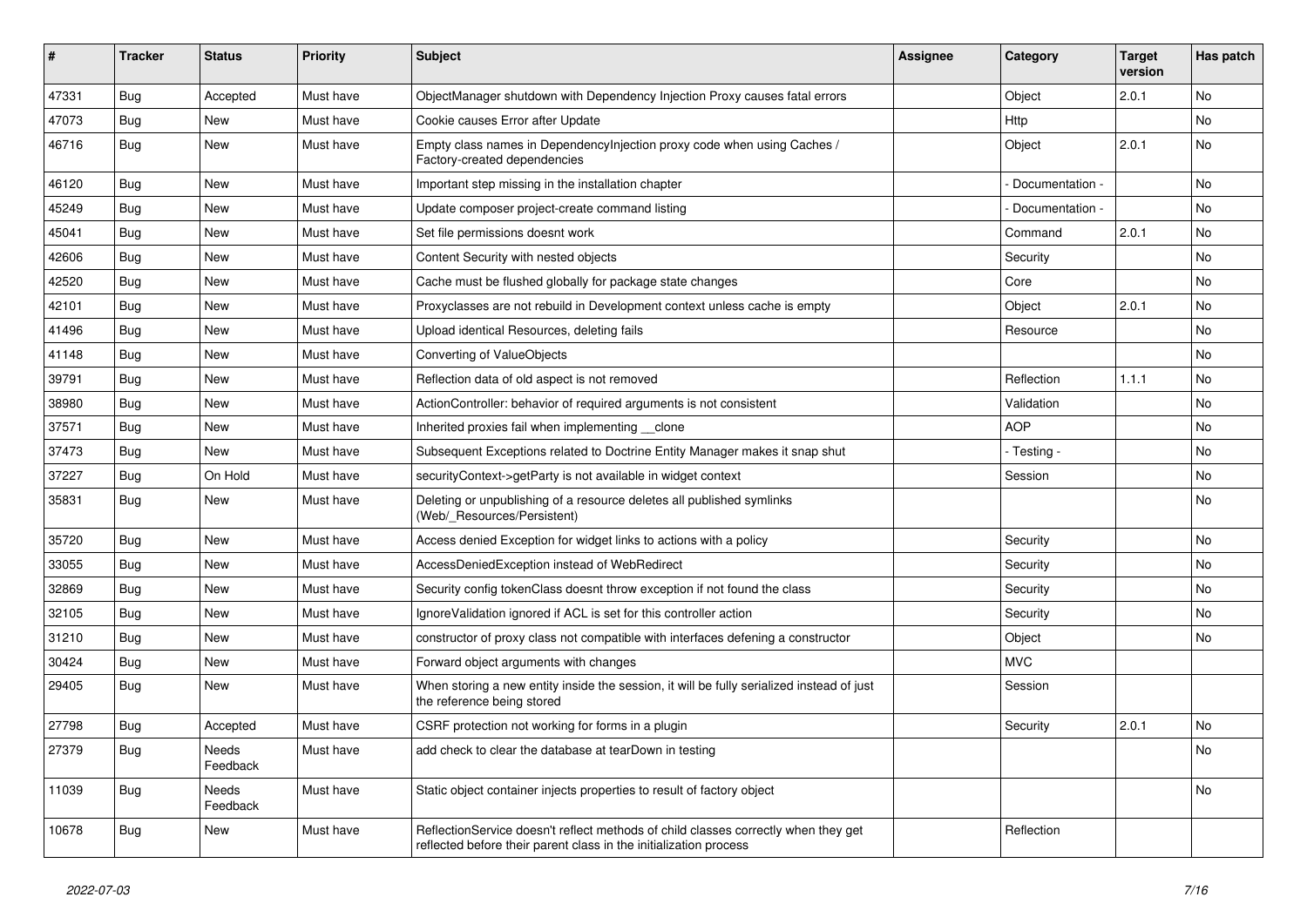| #     | <b>Tracker</b> | <b>Status</b>       | <b>Priority</b> | <b>Subject</b>                                                                                          | <b>Assignee</b>             | Category         | <b>Target</b><br>version | Has patch      |
|-------|----------------|---------------------|-----------------|---------------------------------------------------------------------------------------------------------|-----------------------------|------------------|--------------------------|----------------|
| 51809 | Bug            | <b>Under Review</b> | Must have       | Commit "[BUGFIX] Published resources don't support symlinks" produces an fatal<br>error on Windows      | Adrian Föder                | Core             | 2.0.1                    | <b>No</b>      |
| 58494 | <b>Bug</b>     | Needs<br>Feedback   | Must have       | Inifinite redirects if index.php presents in URI                                                        | <b>Bastian</b><br>Waidelich | MVC - Routing    |                          | No             |
| 48898 | <b>Bug</b>     | <b>New</b>          | Must have       | configuration for roles fails if one of Policy yaml files contain empty "roles array"                   | Christian Müller            | Security         | 2.0.1                    | No.            |
| 43621 | Bug            | <b>Under Review</b> | Must have       | Composer installer overwrites Settings.yaml.example                                                     | Karsten<br>Dambekalns       |                  |                          | <b>No</b>      |
| 37352 | Bug            | <b>Under Review</b> | Must have       | generateValueHash() should use getIdentifierByObject()                                                  | Karsten<br>Dambekalns       | Persistence      |                          | No.            |
| 35868 | <b>Bug</b>     | On Hold             | Must have       | Unstable condition in Utility\Environment                                                               | Karsten<br>Dambekalns       | Environment      |                          | <b>No</b>      |
| 34879 | <b>Bug</b>     | Accepted            | Must have       | Proxied object is not update()able                                                                      | Karsten<br>Dambekalns       | Persistence      |                          | No             |
| 33024 | <b>Bug</b>     | Accepted            | Must have       | Exception when validating a float in a Model with the Number validator                                  | Karsten<br>Dambekalns       | 118 <sub>n</sub> |                          | No             |
| 32873 | Bug            | Accepted            | Must have       | Value changes for logged in account are not persisted due to session serialization                      | Karsten<br>Dambekalns       |                  |                          | No             |
| 32707 | <b>Bug</b>     | Accepted            | Must have       | <b>Bad Bad FileBackend</b>                                                                              | Karsten<br>Dambekalns       | Cache            | 2.0.1                    | No.            |
| 32425 | Bug            | Accepted            | Must have       | IpAddressRange methods not completly implemented                                                        | Karsten<br>Dambekalns       | Security         |                          | Yes            |
| 31500 | Bug            | <b>Under Review</b> | Must have       | Argument validation for CLI requests is not done                                                        | Karsten<br>Dambekalns       | Validation       |                          | <b>No</b>      |
| 46689 | <b>Bug</b>     | <b>New</b>          | Must have       | The new ClassLoader swallows Fatal Errors                                                               | Marc Neuhaus                |                  |                          | N <sub>o</sub> |
| 46097 | Bug            | New                 | Must have       | Logged in user gets session of an other logged in user                                                  | Robert Lemke                | Session          |                          | No             |
| 42601 | <b>Bug</b>     | <b>Under Review</b> | Must have       | Content Security: QOM rewriting is omitted if used in certain cases in an Action<br>Controller          | Robert Lemke                | Security         | 2.0.1                    | No             |
| 2974  | <b>Bug</b>     | <b>New</b>          | Must have       | Aspect / Proxy Cache is not emptied automatically if an interface used for introduction<br>was modified | Robert Lemke                | <b>AOP</b>       |                          |                |
| 64842 | Feature        | New                 | Could have      | Validation of Property should also happen before Property Mapping.                                      |                             |                  |                          | No             |
| 55719 | Feature        | New                 | Could have      | Support additional Resource Folders                                                                     |                             |                  |                          | No.            |
| 50262 | Feature        | <b>New</b>          | Could have      | Add Keywords to composer Json                                                                           |                             | Package          |                          | No             |
| 49039 | Feature        | New                 | Could have      | RFC: Use PSR-3 logger interface in Flow                                                                 |                             | Log              |                          | No             |
| 48409 | Feature        | New                 | Could have      | Introduce new Annotation "Slot" for wiring signal and slots                                             |                             | SignalSlot       |                          | No             |
| 47404 | Feature        | <b>New</b>          | Could have      | Add getters and setters methods for introduced properties                                               |                             | <b>AOP</b>       |                          | No             |
| 46050 | Feature        | <b>New</b>          | Could have      | To decouple log file writing at Logger->logException                                                    |                             | Log              |                          | No             |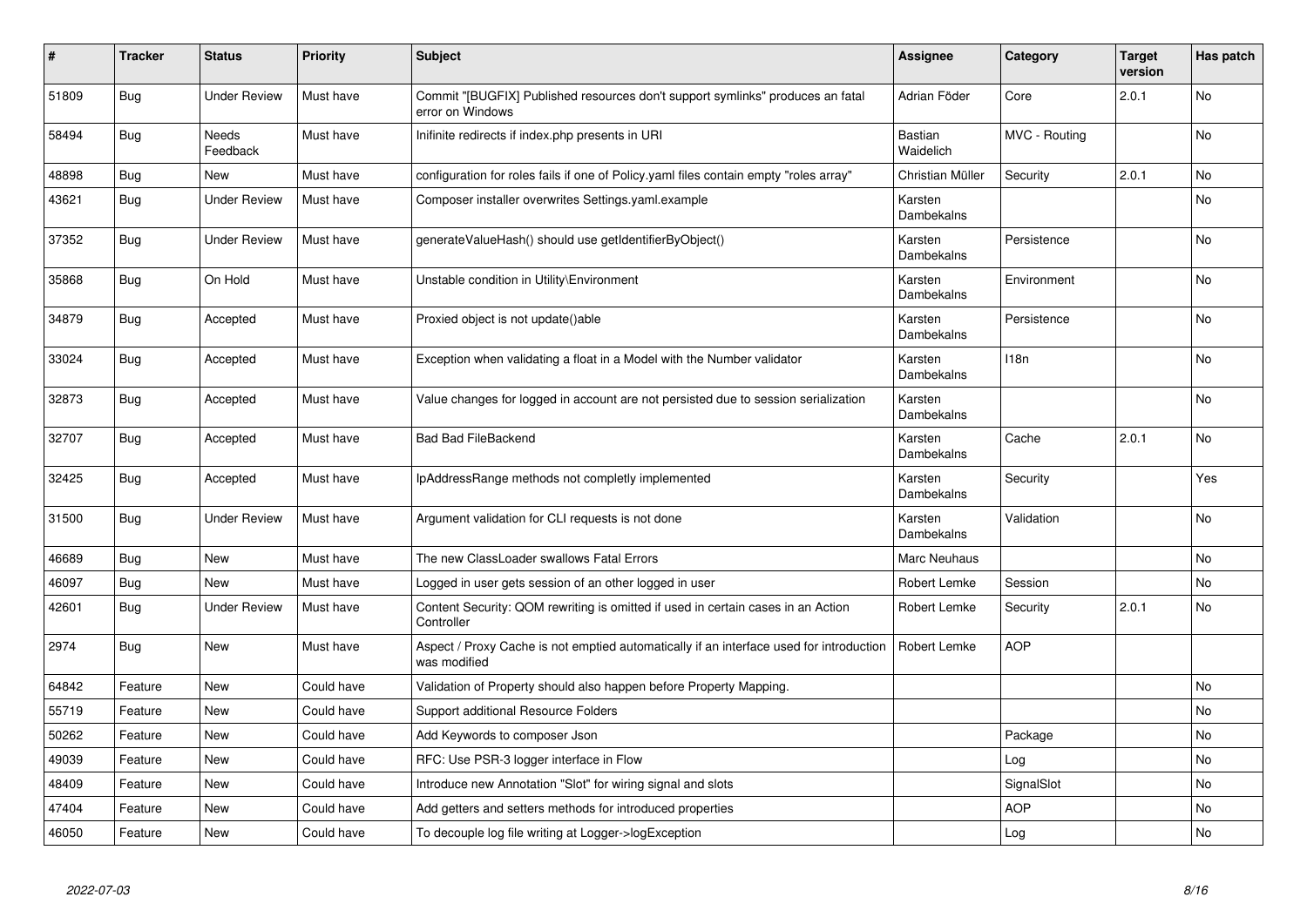| #     | <b>Tracker</b> | <b>Status</b>       | <b>Priority</b> | <b>Subject</b>                                                                                             | <b>Assignee</b>        | Category      | <b>Target</b><br>version | Has patch |
|-------|----------------|---------------------|-----------------|------------------------------------------------------------------------------------------------------------|------------------------|---------------|--------------------------|-----------|
| 40418 | Feature        | Needs<br>Feedback   | Could have      | Add an option to flow3:cache:flush thats keeps user sessions active                                        |                        | Session       |                          | No        |
| 39788 | Feature        | New                 | Could have      | RFC: Repository based NotExistsValidator                                                                   |                        | Validation    |                          | No        |
| 38222 | Feature        | <b>New</b>          | Could have      | Step execution signals with concrete name                                                                  |                        | Core          |                          | No        |
| 35388 | Feature        | New                 | Could have      | Use the current package as default for translations within controllers                                     |                        | 118n          |                          | No        |
| 34133 | Feature        | New                 | Could have      | RFC: Handle Semicolons in Path part of URIs as Scoped Path Parameters                                      |                        | Property      |                          | No        |
| 33049 | Feature        | New                 | Could have      | Allow configuration of context without environment variable (needed for IIS)                               |                        | Core          |                          | No        |
| 31484 | Feature        | Needs<br>Feedback   | Could have      | possibility to modify inner workings of proxy class builder                                                |                        |               |                          | No        |
| 8981  | Feature        | New                 | Could have      | Security/Performance: Provide Webserver Configuration file for common webservers -<br>do not use .htaccess |                        |               |                          |           |
| 3587  | Feature        | <b>New</b>          | Could have      | Enforce validation rules for value objects already in constructor                                          |                        | Validation    |                          |           |
| 45851 | Feature        | Needs<br>Feedback   | Could have      | Allow referencing environment variables in Settings.yaml                                                   | Adrian Föder           |               |                          | No        |
| 47339 | Feature        | Needs<br>Feedback   | Could have      | Allow RequestHandlers to get the current Request injected                                                  | Alexander Berl         | Http          |                          | No        |
| 6602  | Feature        | New                 | Could have      | Implement after invocation handling                                                                        | Andreas Förthner       | Security      |                          |           |
| 55793 | Feature        | <b>Under Review</b> | Could have      | Add Support for groupBy                                                                                    | Kerstin<br>Huppenbauer | Persistence   |                          | No        |
| 37885 | Feature        | New                 | Could have      | Add CLI to show the object-configuration for a FLOW3 object-name                                           | <b>Martin Ficzel</b>   | Cli           |                          | No        |
| 60095 | Feature        | <b>Under Review</b> | Should have     | LockManager's LockHoldingStackPage should be configurable                                                  |                        | Configuration |                          | No        |
| 59244 | Feature        | New                 | Should have     | Message or Container needs context                                                                         |                        |               |                          | No        |
| 58579 | Feature        | New                 | Should have     | Adding own environment constants to Flow                                                                   |                        |               | 2.x                      | No        |
| 57763 | Feature        | New                 | Should have     | Allow controller / package / action as params in<br>\TYPO3\Fluid\ViewHelpers\Form\ButtonViewHelper         |                        |               |                          | No        |
| 56916 | Feature        | New                 | Should have     | Support PATCH request method as of RFC5789                                                                 |                        | Http          |                          | No        |
| 56556 | Feature        | New                 | Should have     | support hasProperty and isProperty                                                                         |                        |               |                          | No        |
| 56486 | Feature        | New                 | Should have     | Optimize the ObjectManager for performance                                                                 |                        |               |                          | No        |
| 56036 | Feature        | New                 | Should have     | Optimize autoloading                                                                                       |                        |               |                          | No        |
| 55831 | Feature        | New                 | Should have     | Different scenarios for session settings                                                                   |                        |               |                          | INO.      |
| 55199 | Feature        | New                 | Should have     | Avoid Buffering of Shell output                                                                            |                        | Cli           |                          | No        |
| 54037 | Feature        | <b>Under Review</b> | Should have     | JsonView accepts encoding options                                                                          |                        | <b>MVC</b>    |                          | No        |
| 53177 | Feature        | New                 | Should have     | entity resource policy value support for `this`                                                            |                        | Security      |                          | No        |
| 52590 | Feature        | New                 | Should have     | Provide a way to get the Doctrine QueryBuilder                                                             |                        |               |                          | No        |
| 51676 | Feature        | <b>Under Review</b> | Should have     | Support of symlinks for Resources                                                                          |                        | Resource      |                          | No        |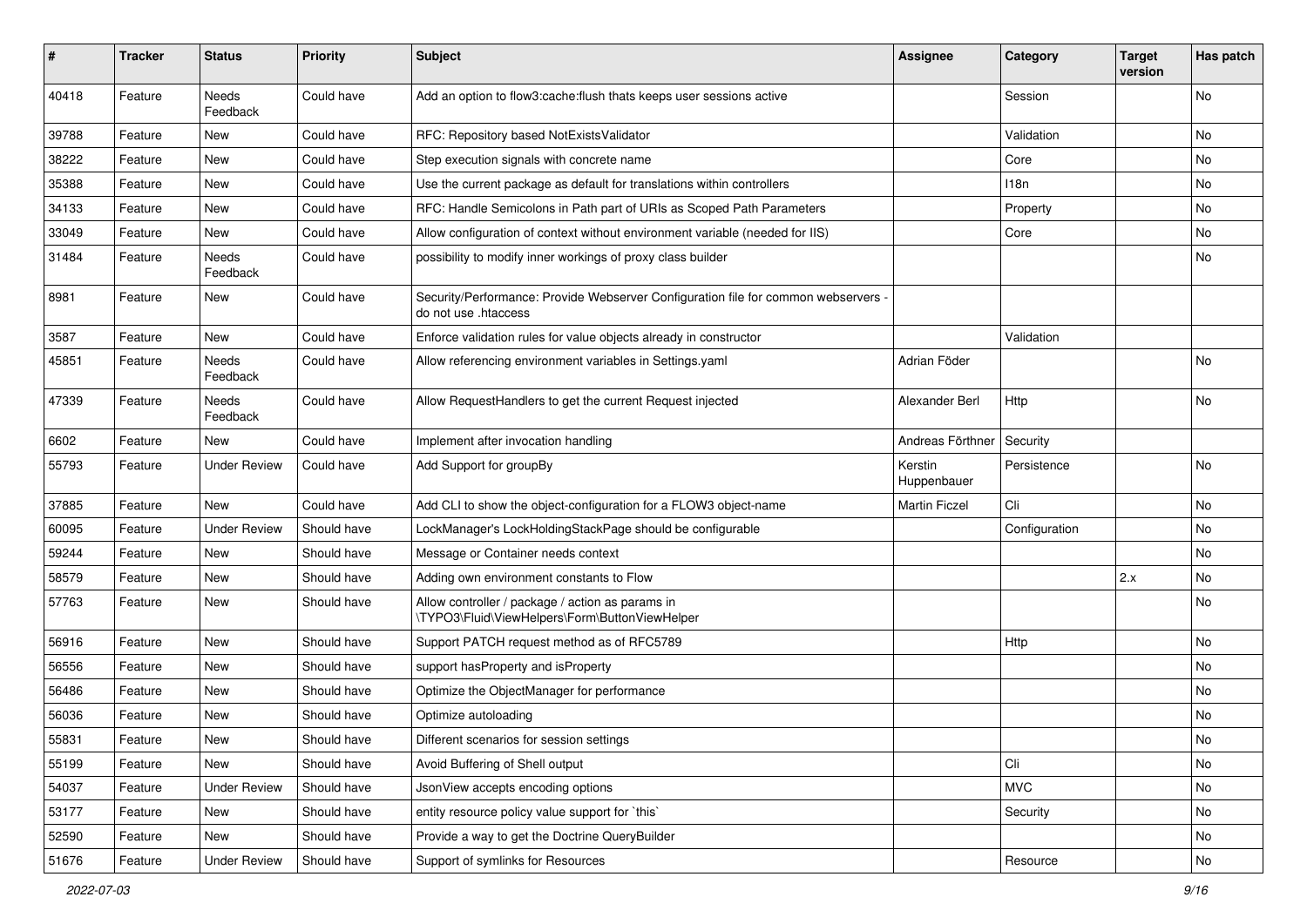| #     | <b>Tracker</b> | <b>Status</b>       | <b>Priority</b> | Subject                                                                                                   | Assignee | Category      | <b>Target</b><br>version | Has patch |
|-------|----------------|---------------------|-----------------|-----------------------------------------------------------------------------------------------------------|----------|---------------|--------------------------|-----------|
| 51459 | Feature        | New                 | Should have     | Allow catching of particular exceptions on property mapping                                               |          | <b>MVC</b>    |                          | No        |
| 50901 | Feature        | New                 | Should have     | @IgnoreValidation also for class fields                                                                   |          | Validation    |                          | No        |
| 49050 | Feature        | New                 | Should have     | Allow Subqueries in QueryInterface                                                                        |          | Persistence   |                          | No        |
| 48862 | Feature        | <b>New</b>          | Should have     | Possibility to exclude package from file monitoring                                                       |          | Monitor       |                          | No        |
| 48657 | Feature        | <b>Under Review</b> | Should have     | support HTTP_RANGE                                                                                        |          |               |                          | No        |
| 47951 | Feature        | New                 | Should have     | Warn if persistence stack is not empty at the end of a get-request                                        |          | Persistence   |                          | No        |
| 47456 | Feature        | New                 | Should have     | ManyToOne and OneToOne Relations of Objects passed as Action Argument are<br>loaded automatically         |          | Validation    |                          | No        |
| 47273 | Feature        | New                 | Should have     | Support mapping properties with differing types for setter and property                                   |          | Property      |                          | No        |
| 47191 | Feature        | <b>Under Review</b> | Should have     | Make (property) Validators aware of parent class and the property they belong to                          |          | Validation    |                          | No        |
| 47075 | Feature        | New                 | Should have     | Make Exception more meaningful                                                                            |          | Resource      |                          | No        |
| 46910 | Feature        | New                 | Should have     | Composer integration - PackageStates.php                                                                  |          |               |                          | No        |
| 46816 | Feature        | New                 | Should have     | Add xcache cache backend                                                                                  |          | Cache         |                          | No        |
| 46318 | Feature        | New                 | Should have     | [caching framework] Extend cache interface to handle multiple entries                                     |          | Cache         |                          | No        |
| 46216 | Feature        | New                 | Should have     | Add wincache cache backend                                                                                |          | Cache         |                          | No        |
| 45409 | Feature        | New                 | Should have     | Support validation of abstract nested properties                                                          |          | Validation    |                          | No        |
| 45103 | Feature        | New                 | Should have     | Make static resource URI generation available outside of Fluid                                            |          | Resource      |                          | No        |
| 44891 | Feature        | New                 | Should have     | Routes should be able to enforce http/https protocol                                                      |          | MVC - Routing |                          | No        |
| 44563 | Feature        | New                 | Should have     | Logged in users via HTTP Basic always get re-authenticated                                                |          | Security      |                          | <b>No</b> |
| 44123 | Feature        | New                 | Should have     | Make the "Flow requires the PHP setting "date.timezone"" error more beautiful                             |          |               |                          | No        |
| 43841 | Feature        | New                 | Should have     | Add package support to validation errors                                                                  |          |               |                          | No        |
| 43572 | Feature        | New                 | Should have     | Uri should support manipulation of query arguments                                                        |          |               |                          | No        |
| 43082 | Feature        | Needs<br>Feedback   | Should have     | Add CLI support for scaffolding models, views, controller                                                 |          |               |                          | No        |
| 41420 | Feature        | New                 | Should have     | Support entity versioning                                                                                 |          | Persistence   |                          | No        |
| 39910 | Feature        | Accepted            | Should have     | Ability to query user based on roles                                                                      |          | Security      |                          | No        |
| 39088 | Feature        | New                 | Should have     | Add a sgnalslot before compilation                                                                        |          | Core          |                          | No        |
| 37846 | Feature        | New                 | Should have     | Should be able to declare more than one controllerObjectName per requestPatterns                          |          | Security      |                          | No        |
| 37405 | Feature        | <b>Under Review</b> | Should have     | When changing a property wich is used in routing the Link-VH should direkt to the<br>new properties value |          | MVC - Routing |                          | No        |
| 37279 | Feature        | New                 | Should have     | <b>Request PropertyMapping</b>                                                                            |          | Property      |                          | No        |
| 36955 | Feature        | New                 | Should have     | Add type filter to var_dump()                                                                             |          | Error         |                          | No        |
| 36510 | Feature        | New                 | Should have     | Firewall Redirect?                                                                                        |          |               |                          | No        |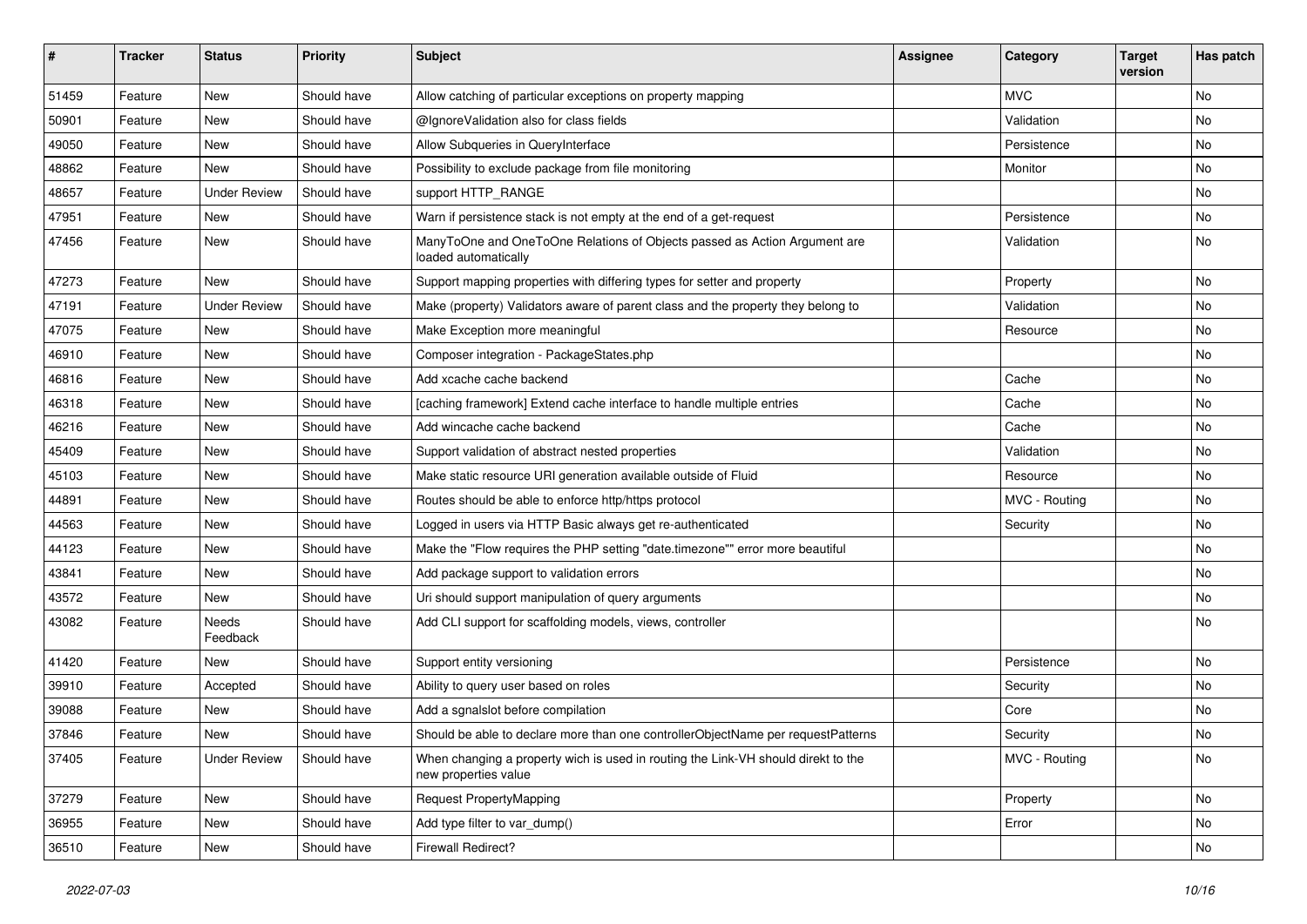| #     | <b>Tracker</b> | <b>Status</b>     | <b>Priority</b> | <b>Subject</b>                                                               | Assignee | Category      | <b>Target</b><br>version | Has patch |
|-------|----------------|-------------------|-----------------|------------------------------------------------------------------------------|----------|---------------|--------------------------|-----------|
| 36509 | Feature        | New               | Should have     | redirectToUri to an uri with acl forces a 403 because of missing csrf token. |          |               |                          | No        |
| 35783 | Feature        | New               | Should have     | Lifecycle method after property mapping                                      |          | Object        |                          | No        |
| 35781 | Feature        | New               | Should have     | Model validation                                                             |          | Validation    |                          | No        |
| 34816 | Feature        | New               | Should have     | Long text encryption                                                         |          | Security      |                          | No        |
| 33710 | Feature        | New               | Should have     | Configuration based on Domain                                                |          |               |                          | No        |
| 33587 | Feature        | New               | Should have     | Automatically remove unused Resources                                        |          | Resource      |                          | No        |
| 33018 | Feature        | New               | Should have     | Translator should support override of labels from other packages             |          | 118n          |                          | No        |
| 32985 | Feature        | New               | Should have     | Implement Processing Rules when merging numerically-indexed arrays           |          | Utility       |                          | No        |
| 32294 | Feature        | New               | Should have     | Lazy initialization of loggers                                               |          |               |                          | No        |
| 32106 | Feature        | Accepted          | Should have     | Support for Object source in PropertyMapper                                  |          | Property      |                          | Yes       |
| 31262 | Feature        | New               | Should have     | Named arguments in Objects.yaml for constructor arguments                    |          | Object        |                          | <b>No</b> |
| 31261 | Feature        | New               | Should have     | Virtual objects - generate proxy classes for interfaces                      |          | Object        |                          | No        |
| 30428 | Feature        | New               | Should have     | Cloning of request arguments                                                 |          | <b>MVC</b>    |                          |           |
| 30423 | Feature        | New               | Should have     | Rendering template of other action without forward                           |          | <b>MVC</b>    |                          | No        |
| 30418 | Feature        | New               | Should have     | Package bootstrapping following dependencies                                 |          | Core          |                          |           |
| 30258 | Feature        | New               | Should have     | Support optional package dependencies                                        |          |               |                          |           |
| 29476 | Feature        | New               | Should have     | Provider rendering time and query count for request                          |          |               |                          |           |
| 29258 | Feature        | Needs<br>Feedback | Should have     | Provide a way to override classes by environment                             |          |               |                          | No        |
| 28399 | Feature        | Needs<br>Feedback | Should have     | Validation message and code should be configurable for bundled validators    |          | Validation    |                          | No        |
| 28231 | Feature        | New               | Should have     | Allow output to STDERR for CLI Response                                      |          | <b>MVC</b>    |                          |           |
| 28136 | Feature        | New               | Should have     | <b>HTTP Semantics for Transactions and more</b>                              |          | Persistence   |                          | No        |
| 26767 | Feature        | New               | Should have     | Reflection method to get a method return type and documentation              |          | Reflection    |                          |           |
| 26745 | Feature        | New               | Should have     | MVC should know about entities lying in the session                          |          | <b>MVC</b>    |                          | No        |
| 9861  | Feature        | Needs<br>Feedback | Should have     | Leave logging up and running as long as possible                             |          | Log           |                          | No        |
| 9537  | Feature        | New               | Should have     | Query criterions should be able to compare whole objects                     |          | Persistence   |                          |           |
| 9313  | Feature        | New               | Should have     | Support for currencies                                                       |          | 118n          |                          | No        |
| 8464  | Feature        | New               | Should have     | Write settings using the ConfigurationManager                                |          | Configuration |                          | No        |
| 8463  | Feature        | New               | Should have     | Check security policy for objects reconstituted in the session scope         |          | Security      |                          |           |
| 8462  | Feature        | New               | Should have     | Check subobjects in query rewriting                                          |          | Security      |                          |           |
| 6178  | Feature        | New               | Should have     | Implement FileType and FileSize validators                                   |          | Validation    |                          |           |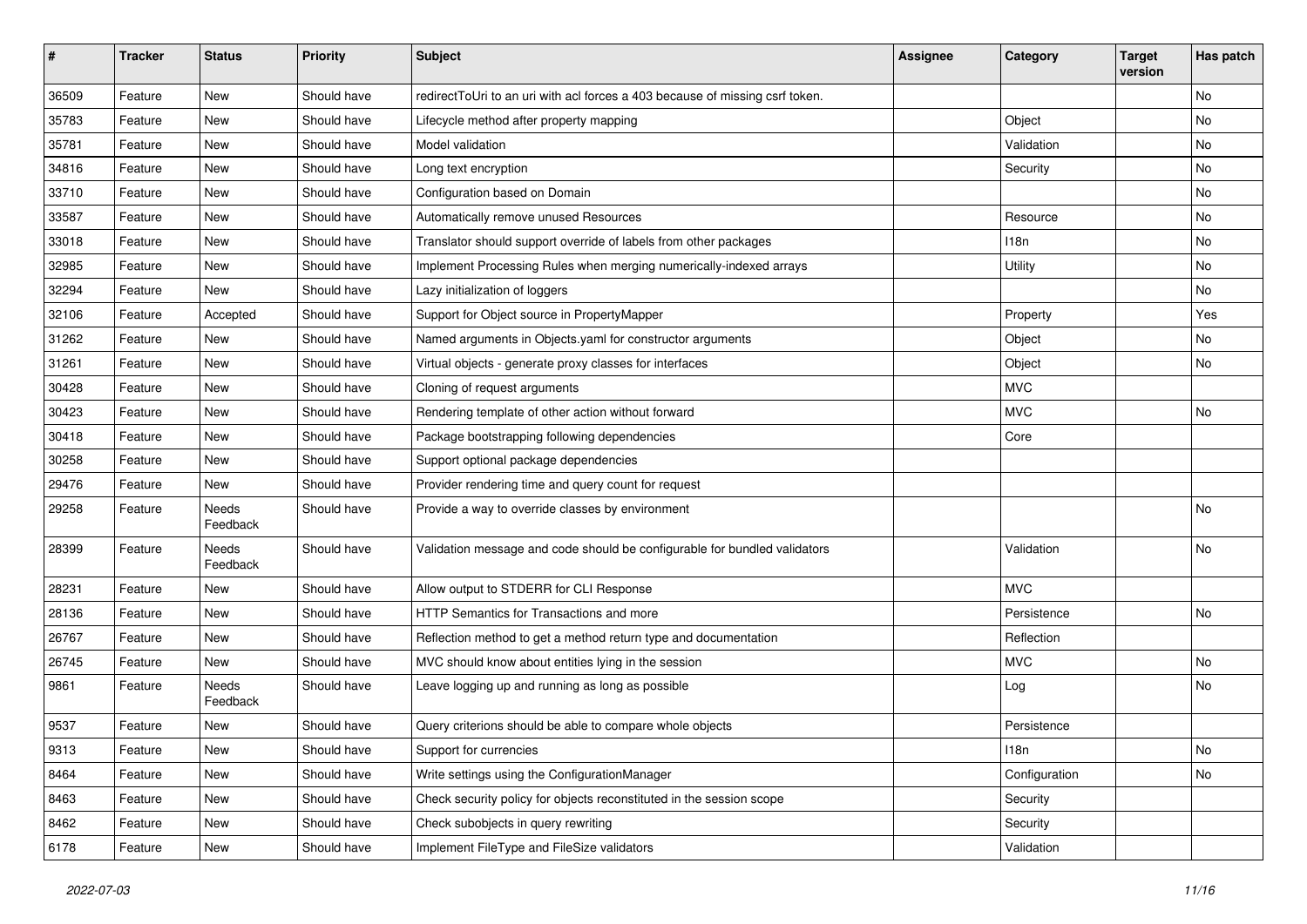| ∦     | <b>Tracker</b> | <b>Status</b>            | <b>Priority</b> | <b>Subject</b>                                                                                | <b>Assignee</b>              | Category       | Target<br>version | Has patch      |
|-------|----------------|--------------------------|-----------------|-----------------------------------------------------------------------------------------------|------------------------------|----------------|-------------------|----------------|
| 5774  | Feature        | <b>New</b>               | Should have     | Package Manager should clear all cache entries tagged with %PACKAGE%                          |                              | Package        |                   |                |
| 3728  | Feature        | <b>New</b>               | Should have     | Support arrays of objects as controller arguments                                             |                              | <b>MVC</b>     |                   |                |
| 3153  | Feature        | <b>New</b>               | Should have     | Support of action based filter rules defined by annotation.                                   |                              | <b>MVC</b>     |                   |                |
| 2817  | Feature        | Needs<br>Feedback        | Should have     | Provide safeguard for preventing multiple submits of a form                                   |                              | <b>MVC</b>     |                   | No             |
| 48167 | Feature        | Accepted                 | Should have     | Command line account and role browsing                                                        | Adrian Föder                 | Security       |                   | No             |
| 59672 | Feature        | <b>Under Review</b>      | Should have     | Add support for Doctrine 2.5 embeddables                                                      | Alexander Berl               | Persistence    |                   | N <sub>o</sub> |
| 29387 | Feature        | <b>Needs</b><br>Feedback | Should have     | A token with wrong credentials should throw an exception                                      | Andreas Förthner             | Security       |                   |                |
| 9968  | Feature        | <b>New</b>               | Should have     | Promote security publishing configuration automatically when persisting models                | Andreas Förthner             | Security       |                   |                |
| 5442  | Feature        | <b>New</b>               | Should have     | Destroy session / logout user on deleting an account                                          | Andreas Förthner             | Security       |                   |                |
| 3621  | Feature        | <b>New</b>               | Should have     | Implement dynamic firewall filter registration                                                | Andreas Förthner             | Security       |                   |                |
| 3619  | Feature        | <b>New</b>               | Should have     | Implement System Policy Support/System Security                                               | Andreas Förthner             | Security       |                   |                |
| 30890 | Feature        | Accepted                 | Should have     | Developer Toolbar                                                                             | Christian Müller             | <b>MVC</b>     |                   | N <sub>o</sub> |
| 26986 | Feature        | Accepted                 | Should have     | Debug toolbar                                                                                 | Christian Müller             |                |                   | No             |
| 41900 | Feature        | Accepted                 | Should have     | Check for duplicate PSR-0 autoload namespaces                                                 | Christian Jul<br>Jensen      | Package        |                   | No             |
| 46371 | Feature        | <b>New</b>               | Should have     | Support compilation of static information in proxy classes                                    | Christopher<br>Hlubek        |                |                   | No             |
| 46063 | Feature        | <b>New</b>               | Should have     | Implement username password provider with "remember me" persistent cookie                     | Christopher<br>Hlubek        | Security       |                   | No             |
| 45100 | Feature        | <b>Under Review</b>      | Should have     | RequestDispatchingAspect should check if entry point can handle current request               | Christopher<br><b>Hlubek</b> |                |                   |                |
| 27322 | Feature        | On Hold                  | Should have     | Add support for Appserver-in-PHP, which could result in much faster executions.               | Christopher<br>Hlubek        |                |                   | <b>No</b>      |
| 1856  | Feature        | <b>New</b>               | Should have     | The Package Manager checks dependencies between packages on each activation .<br>deactivation | Christopher<br><b>Hlubek</b> | Package        |                   |                |
| 28052 | Feature        | On Hold                  | Should have     | Possibility to enable or disable accounts                                                     | Julian Kleinhans             | Security       |                   | No             |
| 39609 | Feature        | Accepted                 | Should have     | <b>Migration Version</b>                                                                      | Karsten<br>Dambekalns        | - Migrations - |                   | No             |
| 39253 | Feature        | Accepted                 | Should have     | Remove mirroring mode option and code                                                         | Karsten<br>Dambekalns        | Resource       |                   | <b>No</b>      |
| 37372 | Feature        | Accepted                 | Should have     | Inheritance in ORM should be configured automatically                                         | Karsten<br>Dambekalns        | Persistence    |                   | No             |
| 36715 | Feature        | Accepted                 | Should have     | Make simultaneous use of multiple persistence backends possible                               | Karsten<br>Dambekalns        | Persistence    |                   | No             |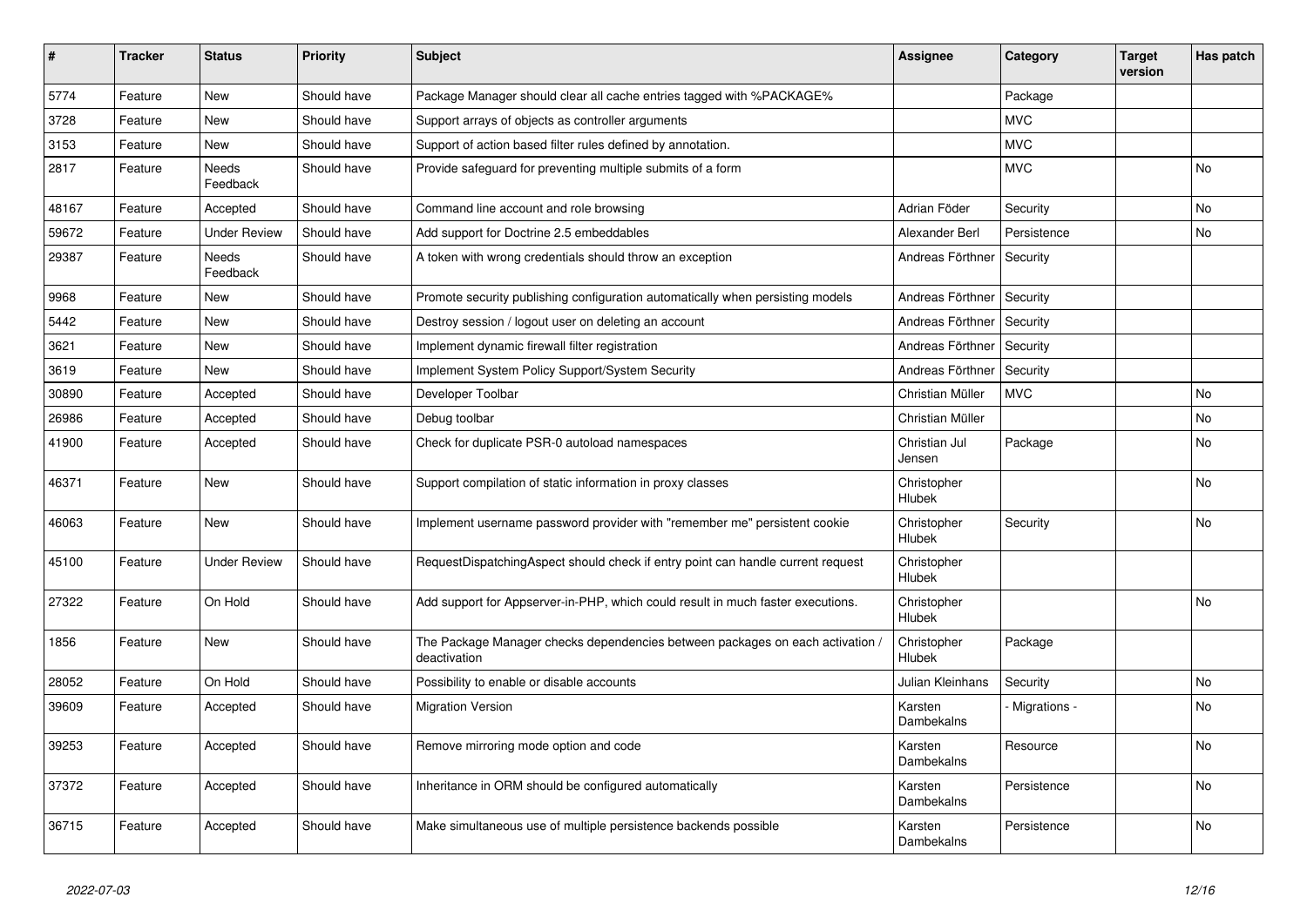| $\vert$ # | <b>Tracker</b> | <b>Status</b>       | <b>Priority</b> | <b>Subject</b>                                                                                        | <b>Assignee</b>       | Category      | <b>Target</b><br>version | Has patch |
|-----------|----------------|---------------------|-----------------|-------------------------------------------------------------------------------------------------------|-----------------------|---------------|--------------------------|-----------|
| 35030     | Feature        | <b>Under Review</b> | Should have     | Dynamic locale detection                                                                              | Karsten<br>Dambekalns | 118n          |                          | <b>No</b> |
| 33937     | Feature        | Accepted            | Should have     | Convenience method to resolve public "resource://" paths                                              | Karsten<br>Dambekalns | Resource      |                          | No        |
| 32607     | Feature        | Needs<br>Feedback   | Should have     | Export localized strings for JS consumption                                                           | Karsten<br>Dambekalns | 118n          |                          | No        |
| 30933     | Feature        | Needs<br>Feedback   | Should have     | Check for unique constraints on add()                                                                 | Karsten<br>Dambekalns | Persistence   |                          | <b>No</b> |
| 26943     | Feature        | Needs<br>Feedback   | Should have     | Add i18n support to domain models                                                                     | Karsten<br>Dambekalns | 118n          |                          | No        |
| 26765     | Feature        | Accepted            | Should have     | Support class schema features for every reflected class                                               | Karsten<br>Dambekalns | Reflection    |                          | No        |
| 4146      | Feature        | Accepted            | Should have     | Support typed parameters for validation                                                               | Karsten<br>Dambekalns | Validation    |                          |           |
| 37373     | Feature        | <b>Under Review</b> | Should have     | Make annotation overrides / "injection" via Objects.yaml possible                                     | Marc Neuhaus          | Configuration |                          | <b>No</b> |
| 28074     | Feature        | Needs<br>Feedback   | Should have     | Provide a shell script that installs Phoenix or FLOW3 from git                                        | Markus Bucher         |               |                          | No        |
| 34674     | Feature        | Accepted            | Should have     | NotFoundView is not injected in ActionController                                                      | Robert Lemke          | <b>MVC</b>    |                          | <b>No</b> |
| 6712      | Feature        | Accepted            | Should have     | Implement mixin support                                                                               | Robert Lemke          | <b>AOP</b>    |                          |           |
| 3588      | Feature        | Accepted            | Should have     | Support value objects in the Object Factory                                                           | Robert Lemke          | Object        |                          |           |
| 3312      | Feature        | Needs<br>Feedback   | Should have     | Allow for easy logging by annotations                                                                 | Robert Lemke          | Log           |                          |           |
| 3306      | Feature        | Accepted            | Should have     | Flush routes cache automatically on class file modifications                                          | Robert Lemke          | <b>MVC</b>    |                          |           |
| 890       | Feature        | <b>New</b>          | Should have     | Add priority for advice chains                                                                        | Robert Lemke          | <b>AOP</b>    |                          |           |
| 29972     | Feature        | <b>Under Review</b> | Should have     | <b>Configurable Redirects</b>                                                                         | <b>Tim Kandel</b>     | MVC - Routing |                          | No        |
| 58622     | Feature        | New                 | Must have       | Clearer Exception: Array to string conversion                                                         |                       | Core          |                          | No        |
| 56744     | Feature        | New                 | Must have       | stay logged in                                                                                        |                       |               |                          | No        |
| 44738     | Feature        | New                 | Must have       | Re-Validation of argument's custom validators                                                         |                       | Validation    |                          | No        |
| 3580      | Feature        | New                 | Must have       | Create an administration panel for the FLOW3 Development context                                      |                       | <b>MVC</b>    |                          |           |
| 1785      | Feature        | <b>New</b>          | Must have       | Automatic garbage collection for expired cache entries                                                |                       | Cache         |                          |           |
| 38065     | Feature        | New                 | Must have       | Implement content security for DQL queries                                                            | Andreas Förthner      | Security      |                          | No        |
| 6603      | Feature        | <b>New</b>          | Must have       | Provide a policy management API                                                                       | Andreas Förthner      | Security      |                          |           |
| 55870     | Feature        | <b>New</b>          | Must have       | Enhance f:form.textfield or add a f:form.datefield VH with enhanced validation and<br>propertymapping | Christian Müller      |               |                          | No        |
| 50115     | Feature        | <b>Under Review</b> | Must have       | During the policy loading, we need to take care if class exist                                        | Dominique Feyer       | Security      |                          | Yes       |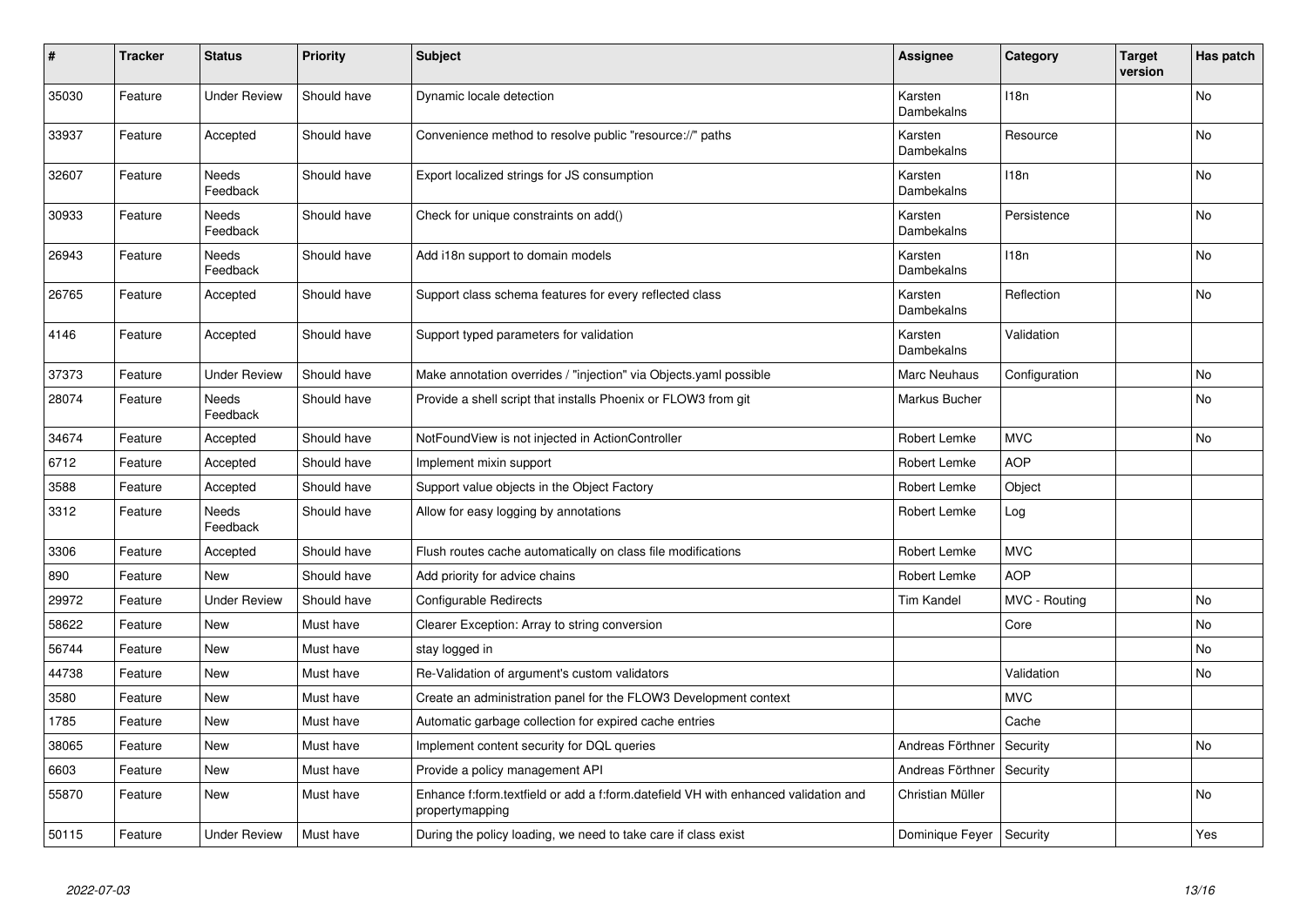| #     | <b>Tracker</b>   | <b>Status</b>       | <b>Priority</b> | <b>Subject</b>                                                                                        | <b>Assignee</b>       | Category        | <b>Target</b><br>version | Has patch      |
|-------|------------------|---------------------|-----------------|-------------------------------------------------------------------------------------------------------|-----------------------|-----------------|--------------------------|----------------|
| 40555 | Feature          | Accepted            | Must have       | Missing command arguments parameter in Core\Booting\Scripts::executeCommand()                         | Karsten<br>Dambekalns | Core            |                          | Yes            |
| 56639 | Feature          | <b>New</b>          | Must have       | Implement "getPrivateStorageUriByResource()" for recieving (image-) file URIs                         | Robert Lemke          |                 | 2.x                      |                |
| 37212 | Feature          | Accepted            | Must have       | Edge Side Includes (ESI)                                                                              | Robert Lemke          | Http            |                          | <b>No</b>      |
| 3305  | Feature          | Accepted            | Must have       | Unmodified objects retrieved from a repository should not be validated in the<br>controller           | Robert Lemke          | <b>MVC</b>      |                          | <b>No</b>      |
| 62292 | Major<br>Feature | <b>New</b>          | Should have     | Support for entity translation                                                                        |                       | 118n            | 2.x                      | No             |
| 58184 | Major<br>Feature | <b>New</b>          | Should have     | HTTP request argument building for different use cases                                                |                       | Http            |                          | No             |
| 56602 | Major<br>Feature | New                 | Should have     | Handling Of Multi Identity Entities                                                                   |                       | Persistence     |                          | <b>No</b>      |
| 33258 | Major<br>Feature | Accepted            | Should have     | Implement support for Assetic                                                                         |                       |                 |                          | No.            |
| 3585  | Major<br>Feature | <b>New</b>          | Should have     | Implement support for value objects                                                                   |                       |                 |                          | No             |
| 55953 | Task             | <b>New</b>          | Could have      | Repair and streamline ValueObject support                                                             |                       | Persistence     |                          | <b>No</b>      |
| 37831 | Task             | <b>New</b>          | Could have      | Evaluate using PHP 5.4's internal web server for Functional Testing                                   |                       | - Testing -     |                          | No             |
| 31339 | Task             | On Hold             | Could have      | Search                                                                                                |                       | Documentation - |                          | No             |
| 27561 | Task             | Accepted            | Could have      | Complete documentation                                                                                |                       | Documentation   |                          | No             |
| 49025 | Task             | <b>Under Review</b> | Could have      | Dynamic locale detection / determination                                                              | Adrian Föder          | 118n            | 2.1                      | N <sub>o</sub> |
| 6601  | Task             | On Hold             | Could have      | Introduce a new roles definition syntax including runtime constraints                                 | Andreas Förthner      | Security        |                          |                |
| 8923  | Task             | <b>Under Review</b> | Could have      | Provide a Nginx Server Configuration for FLOW3                                                        | Christian Müller      | Documentation - | 1.1.1                    | N <sub>o</sub> |
| 61043 | Task             | <b>New</b>          | Should have     | Rename ClassSchema to ModelSchema                                                                     |                       | Reflection      |                          | <b>No</b>      |
| 58408 | Task             | <b>New</b>          | Should have     | Disable manualy persisting                                                                            |                       |                 |                          | No.            |
| 55958 | Task             | <b>New</b>          | Should have     | RFC: Use PHP 5.4 closure features for direct ObjectAccess                                             |                       |                 |                          | No.            |
| 55957 | Task             | <b>New</b>          | Should have     | RFC: Optimize AOP proxies                                                                             |                       | <b>AOP</b>      |                          | No             |
| 52280 | Task             | <b>Under Review</b> | Should have     | Throw Exception if there is an array in PSR-0 autoload                                                |                       |                 |                          | Yes            |
| 51530 | Task             | New                 | Should have     | Improve speed of Files::readDirectoryRecursively using RecursiveDirectoryIterator?                    |                       |                 |                          | No             |
| 51286 | Task             | <b>New</b>          | Should have     | Custom error views should introduce a controller context somehow                                      |                       |                 |                          | No             |
| 50382 | Task             | <b>New</b>          | Should have     | Impossible to use arguments in CLI that are added by overriding<br>initializeCommandMethodArguments() |                       | Command         |                          | No             |
| 48296 | Task             | Needs<br>Feedback   | Should have     | Missing method in ExceptionHandlerInterface                                                           |                       |                 |                          | No             |
| 46823 | Task             | Accepted            | Should have     | Detect APC and APCu correctly                                                                         |                       | Cache           |                          | No             |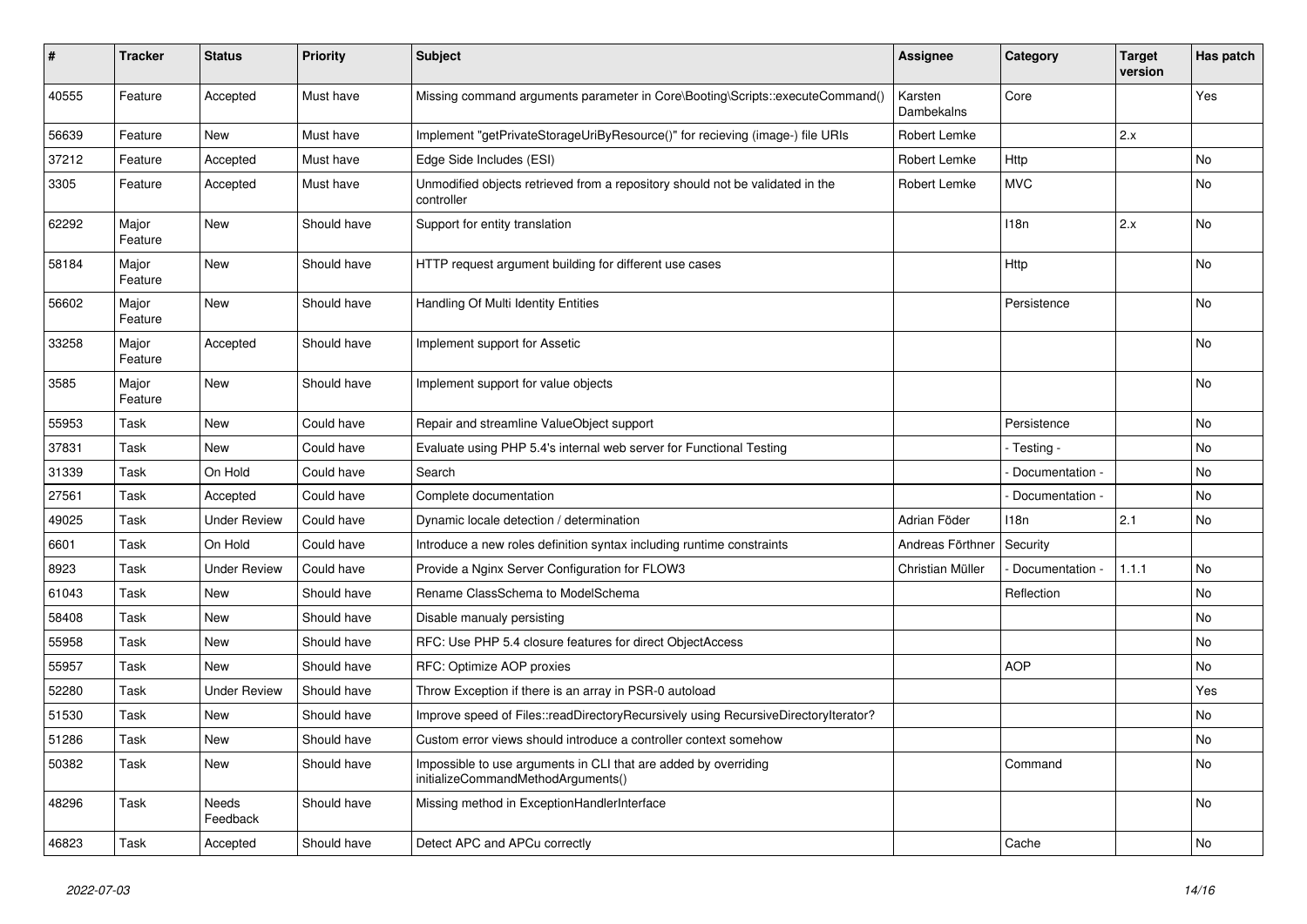| #     | <b>Tracker</b> | <b>Status</b>            | <b>Priority</b> | <b>Subject</b>                                                                           | <b>Assignee</b>         | Category         | <b>Target</b><br>version | Has patch      |
|-------|----------------|--------------------------|-----------------|------------------------------------------------------------------------------------------|-------------------------|------------------|--------------------------|----------------|
| 46011 | Task           | <b>New</b>               | Should have     | Validate annotation with missing type should throw useful error                          |                         | Validation       |                          | No.            |
| 46009 | Task           | <b>New</b>               | Should have     | Improve error message for missing class in Flow annotation driver                        |                         | Persistence      |                          | No             |
| 44712 | Task           | Accepted                 | Should have     | Decouple Argument-Building in the HTTP-Request-Constructor                               |                         | Http             |                          | <b>No</b>      |
| 43993 | Task           | New                      | Should have     | Warn when no migrations are found at all during doctrine: migrate                        |                         | Persistence      |                          | <b>No</b>      |
| 42465 | Task           | <b>New</b>               | Should have     | Document i18n settings                                                                   |                         | Documentation -  | 2.0.1                    | <b>No</b>      |
| 41807 | Task           | <b>Under Review</b>      | Should have     | Initialize the eventmanager in the EntityManagerInterface                                |                         | Persistence      |                          | N <sub>o</sub> |
| 41414 | Task           | Needs<br>Feedback        | Should have     | Check packageKey naming / file structure below Packages/Vendor                           |                         | Package          |                          | No             |
| 35970 | Task           | <b>New</b>               | Should have     | Improve performance of Utility/Arrays::integerExplode by using array_map                 |                         |                  |                          | No             |
| 35709 | Task           | <b>New</b>               | Should have     | Implement global Command aliases                                                         |                         | Cli              |                          | N <sub>o</sub> |
| 33069 | Task           | <b>New</b>               | Should have     | Make command output sparse, implement generic verbose switch                             |                         | Command          |                          | <b>No</b>      |
| 29202 | Task           | New                      | Should have     | Provide a Cherokee Server Configuration for FLOW3                                        |                         | Documentation -  |                          |                |
| 25907 | Task           | <b>New</b>               | Should have     | Referrer should only contain the URI of the previous request                             |                         | <b>MVC</b>       |                          |                |
| 49806 | Task           | Accepted                 | Should have     | Date formatting should care about the time zone                                          | Adrian Föder            | 118 <sub>n</sub> |                          | No             |
| 44542 | Task           | <b>New</b>               | Should have     | Mention the risk of requestPatterns regarding foreign package's SecurityContext<br>usage | Adrian Föder            | Documentation -  |                          | <b>No</b>      |
| 46425 | Task           | <b>Under Review</b>      | Should have     | DI proxy classes use raw reflection instead of RelfectionService                         | Christian Müller        | Core             | 2.0.1                    | No             |
| 41832 | Task           | <b>New</b>               | Should have     | Improve error handling for incompatible packages                                         | Christian Jul<br>Jensen | Package          |                          | <b>No</b>      |
| 44396 | Task           | Accepted                 | Should have     | Move Doctrine ORM integration onto own namespace                                         | Karsten<br>Dambekalns   | Persistence      |                          | No             |
| 44375 | Task           | Accepted                 | Should have     | Make all persistence reads go through repositories                                       | Karsten<br>Dambekalns   | Persistence      |                          | No             |
| 42550 | Task           | <b>Under Review</b>      | Should have     | Add top-level .htaccess to block everything but Web                                      | Karsten<br>Dambekalns   |                  |                          | No             |
| 36840 | Task           | Accepted                 | Should have     | Improve exception for wrong locales                                                      | Karsten<br>Dambekalns   | 118n             |                          | <b>No</b>      |
| 47859 | Task           | Accepted                 | Should have     | Logging: Do not log all decisions in \TYPO3\Flow\Security\Aspect\LoggingAspect           | Robert Lemke            | Security         |                          | No             |
| 36800 | Task           | Accepted                 | Should have     | Streamline Resource object API                                                           | Robert Lemke            | Resource         |                          | No             |
| 38038 | Task           | Accepted                 | Should have     | Proofread FLOW3 manual                                                                   | Ryan J. Peterson        | Documentation -  |                          | No             |
| 43930 | Task           | <b>Needs</b><br>Feedback | Should have     | Remove canRender() completely?!                                                          | Sebastian<br>Kurfuerst  |                  |                          | <b>No</b>      |
| 40854 | Task           | New                      | Must have       | Update security documentation (authentication in 1.2)                                    |                         | Documentation -  | 2.0.1                    | No             |
| 3755  | Task           | <b>New</b>               | Must have       | Concurrency stress testing and cache mechanism                                           |                         | - Testing -      |                          |                |